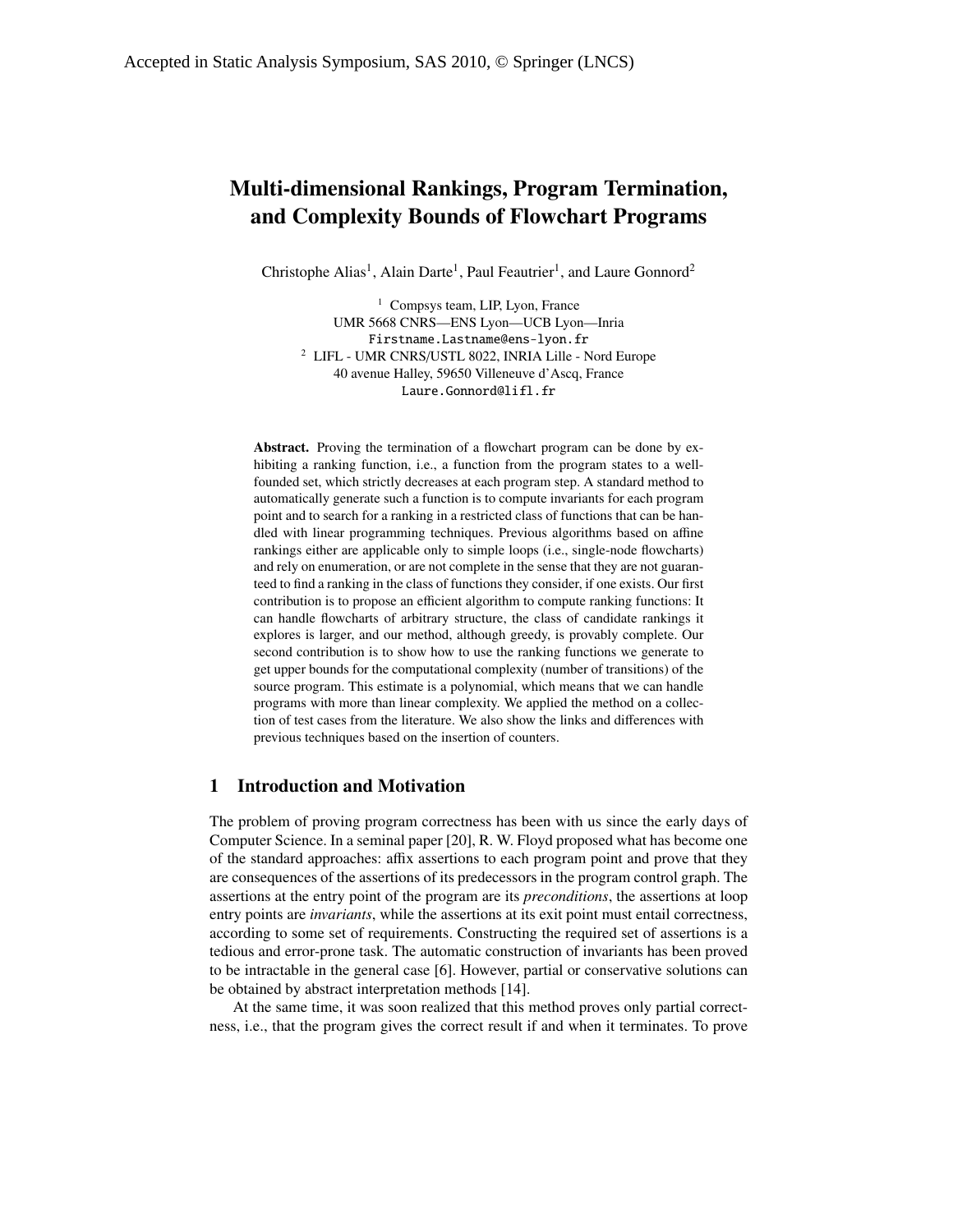termination, one needs a variant or ranking function (a W-function in Floyd's terminology), i.e., a function from the states of the program to some well-founded set, which strictly decreases at each program step. Of course, designing an algorithm for building ranking functions in all cases is not possible since it would give a solution to the undecidable halting problem. However, this does not preclude the existence of partial solutions, which, e.g., handle only programs (or approximated models) of a restricted shape, or look for rankings in a restricted class of functions. Our first contribution is to generalize previous work for generating ranking functions. We design an algorithm with the following features:

- It can handle flowcharts of arbitrary structure.
- The class of rankings we consider is much larger: in the global ranking function we generate, each program point can have its own multi-dimensional affine expression.
- Our algorithm is based on a greedy mechanism. Nevertheless, our technique is provably complete, even for our larger class of ranking functions.

There are many variations on the above theme. For instance, as in [27], one may select a set of *cutpoints*, with the property that their removal makes the flowchart acyclic. It is then enough to exhibit a function, non increasing everywhere, that decreases and is well-founded at each cutpoint. One may even proceed each flowchart cycle at a time.

Our second contribution is to show that the global ranking functions we generate can be used to give upper bounds on the worst-case computational complexity (WCCC) of the program execution, i.e., the number of transitions that can be made in an execution trace. Obviously, if a program does not terminate, its WCCC is infinite. If the program terminates and a one-dimensional ranking function exists, its value at program start is an upper bound on the number of steps before termination since it decreases at least by one at each program step. The situation is more complicated in the case of multidimensional ranking functions but we show how the WCCC can be computed thanks to counting techniques in polyhedra. Furthermore, our ranking algorithm has an additional important feature: It generates a multi-dimensional affine ranking function whose dimension is minimal. This is important to get an accurate upper bound on the WCCC of the flowchart program. To the best of our knowledge, our technique is the first one that uses ranking functions to compute upper bounds on the number of iterations of arbitrary loops (a particular case of the WCCC).

The rest of the paper is organized as follows. Section 2 gives some basic notations and concepts: the program abstraction we use (*integer interpreted automata*) and the class of ranking functions we consider. Section 3 presents our method for constructing multi-dimensional affine ranking functions and states its completeness. Section 4 explains how we infer the computational complexity of the source program. Section 5 reports on our implementation through a collection of benchmarks from the literature. Section 6 describes other approaches to the termination problem and WCCC evaluation. We then conclude pointing to some unsolved problems and outlining future work.

# 2 Notations and Definitions

We write matrices with capital letters (as *A*) and column vectors in boldface (as *x*). If *x* has dimension *d*, its components are denoted  $x[i]$ , with  $0 \le i \le d$ . Thus, its *i*-th component is  $x[i - 1]$ . Sets are represented with calligraphic letters such as W, K, etc.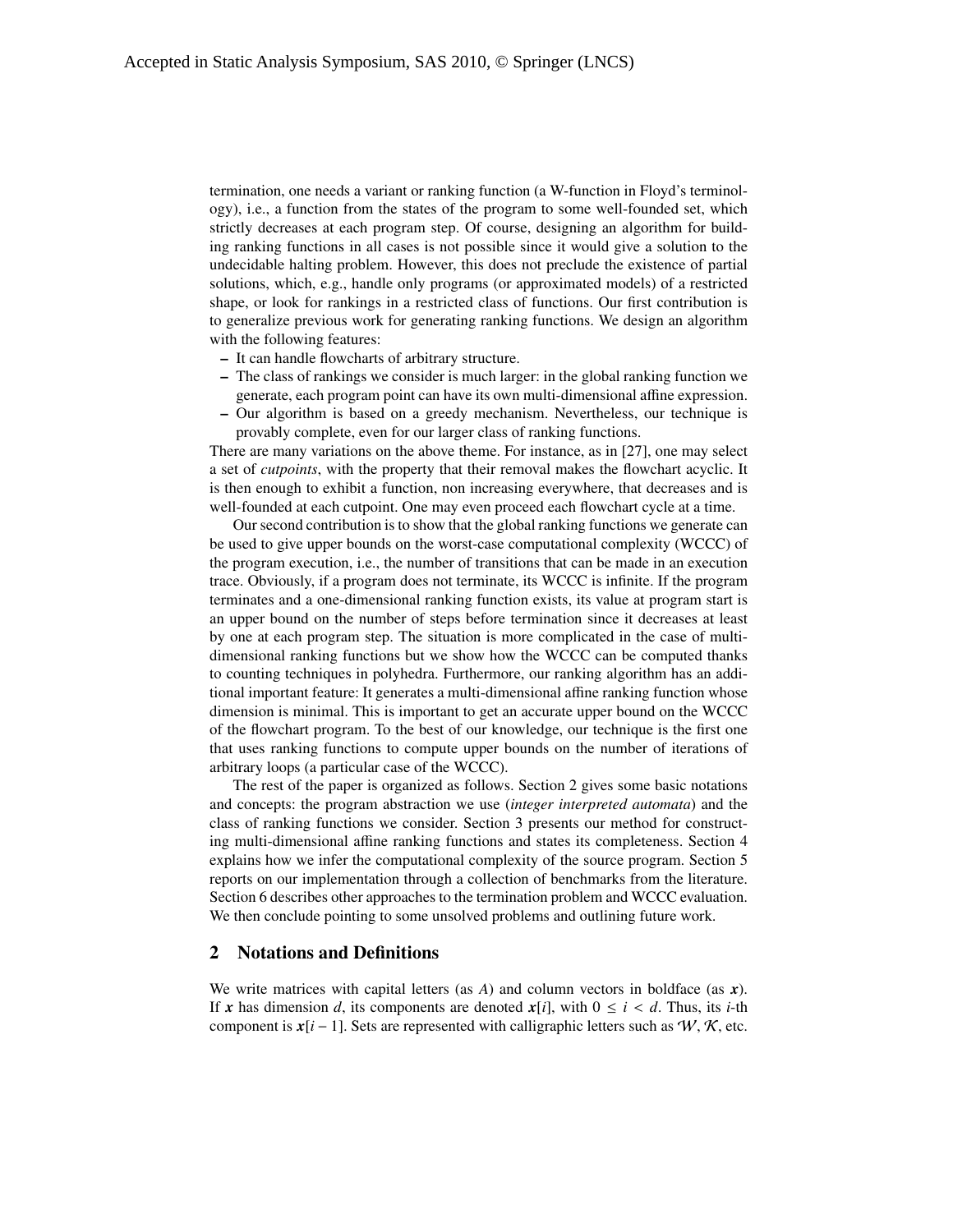#### 2.1 Integer Interpreted Automata

In the tradition of most previous work on program termination and static analysis, we first transform the program to be analyzed into an abstraction: the associated *integer interpreted automaton*. This is similar to the flowcharts used a long time ago to express programs (see, e.g., Manna's book [27]) until the advent of structured programming. In fact, when one looks at real-life programs, many deviations from the strict structured model can occur, including premature loop termination, exceptions, and even the occasional goto. Reasoning with flowcharts abstracts the details of the syntax and semantics of the source language, which can be dealt with by an appropriate preprocessor.

In our work, a program is represented by an *a*ffi*ne (integer) interpreted automaton*  $(K, n, k_{init}, T)$  defined by:

- a finite set K of *control points*;
- *n* integer variables represented by a vector *x* of size *n*;
- an initial control point *kinit* ∈ K;
- a finite set  $\mathcal{T}$  of 4-tuples (*k*, *g*, *a*, *k*<sup> $\prime$ </sup>), called *transitions*, where *k* ∈ K (resp. *k*<sup> $\prime$ </sup> ∈ K) is the source (resp. target) control point  $a : \mathbb{Z}^n \rightarrow \mathbb{R}$  − true false) the *guard* is a is the source (resp. target) control point,  $g : \mathbb{Z}^n \mapsto \mathbb{B} = \{\text{true}, \text{false}\}, \text{ the } \text{guard}, \text{ is a local formula expressed with affine inequalities } G \mathbf{x} + \mathbf{a} \geq 0 \text{ and } a : \mathbb{Z}^n \mapsto \mathbb{Z}^n \text{ the } \text{negative value of } G \mathbf{x} + \mathbf{a} \geq 0 \text{ and } a : \mathbb{Z}^n \mapsto \mathbb{Z}^n \text{ the } \text{negative value of } G \mathbf{x} + \mathbf$ logical formula expressed with affine inequalities  $Gx + g \ge 0$ , and  $a : \mathbb{Z}^n \mapsto \mathbb{Z}^n$ , the *action*, assigns, to each variable valuation  $x$ , a vector  $x'$  of size *n*, expressed by an affine expression  $x' = Ax + a$ . Here, G and A are matrices, g and a are vectors.

To represent non-determinism or to approximate non-affine or non-analyzable assignments in the program, we may have to assign the value "?", representing an arbitrary integer, to a variable, but we will not elaborate on this point. This is equivalent to deal with affine relations between  $x$  and  $x'$  instead of functions, see [1] for details.

*Semantics* The set of states is  $K \times \mathbb{Z}^n$ . A *trace* from  $(k_0, x_0)$  to  $(k, x)$  is a sequence  $(k_0, x_0)$   $(k_1, x_1)$   $(k_2, x_1)$  such that  $k_1 = k_1 x_1 - x_2$  and for each  $i_1 \circ k_2 \circ k_1$  there  $(k_0, x_0)$ ,  $(k_1, x_1)$ , ...,  $(k_p, x_p)$  such that  $k_p = k$ ,  $x_p = x$  and for each  $i, 0 \le i \le p$ , there exists in  $\mathcal{T}$  a transition  $(k_i, g_i, a_i, k_{i+1})$  such that  $g_i(\mathbf{x}_i) = \text{true}$  and  $\mathbf{x}_{i+1} = a_i(\mathbf{x}_i)$ . Given an initial valuation  $\mathbf{v}$  a state  $(k, \mathbf{r})$  is *reachable from*  $\mathbf{v}$  if (if and only if) there is a tr an initial valuation  $v$ , a state  $(k, x)$  is *reachable from*  $v$  iff (if and only if) there is a trace from  $(k_{init}, v)$  to  $(k, x)$ . A state  $(k, x)$  is *reachable* if there exists  $v \in \mathbb{Z}^n$  such that  $(k, x)$  is reachable from  $v$ . The set of reachable states is denoted by  $\mathcal{R}$ reachable from *v*. The set of reachable states is denoted by R.

*Invariants* The guard *g* in a transition  $t = (k, g, a, k')$  gives a necessary condition on variables **x** to traverse the transition *t* and to apply its corresponding action *a*. To get variables  $x$  to traverse the transition  $t$  and to apply its corresponding action  $a$ . To get the exact valuations *x* of variables for which the action *a* can be performed, one would need to take into account the initial valuations and the successive conditions that led to the control point *k*. We denote by  $\mathcal{R}_k$  the set of possible valuations  $\boldsymbol{x}$  of variables when the control is in *k*:

$$
\mathcal{R}_k = \{ \mathbf{x} \in \mathbb{Z}^n \mid (k, \mathbf{x}) \in \mathcal{R} \}.
$$

Then, there exists a trace containing the transition  $(k, g, a, k')$  iff  $x \in R_k$  and  $g(x)$  is true.<br>Note that  $R_k$  does not depend on any initial valuation. More precisely it is the union Note that  $\mathcal{R}_k$  does not depend on any initial valuation. More precisely, it is the union, for all initial valuations  $v$ , of the set of vectors  $x$  such that  $(k, x)$  is reachable from  $v$ .

In practice, it is difficult to determine the set  $\mathcal{R}_k$  exactly but it is possible to give overapproximations, thanks to the notion of *invariants*. An invariant on a control point *k* is a formula  $\phi_k(x)$  that is true for all reachable states  $(k, x)$ . It is *affine* if it is the conjunction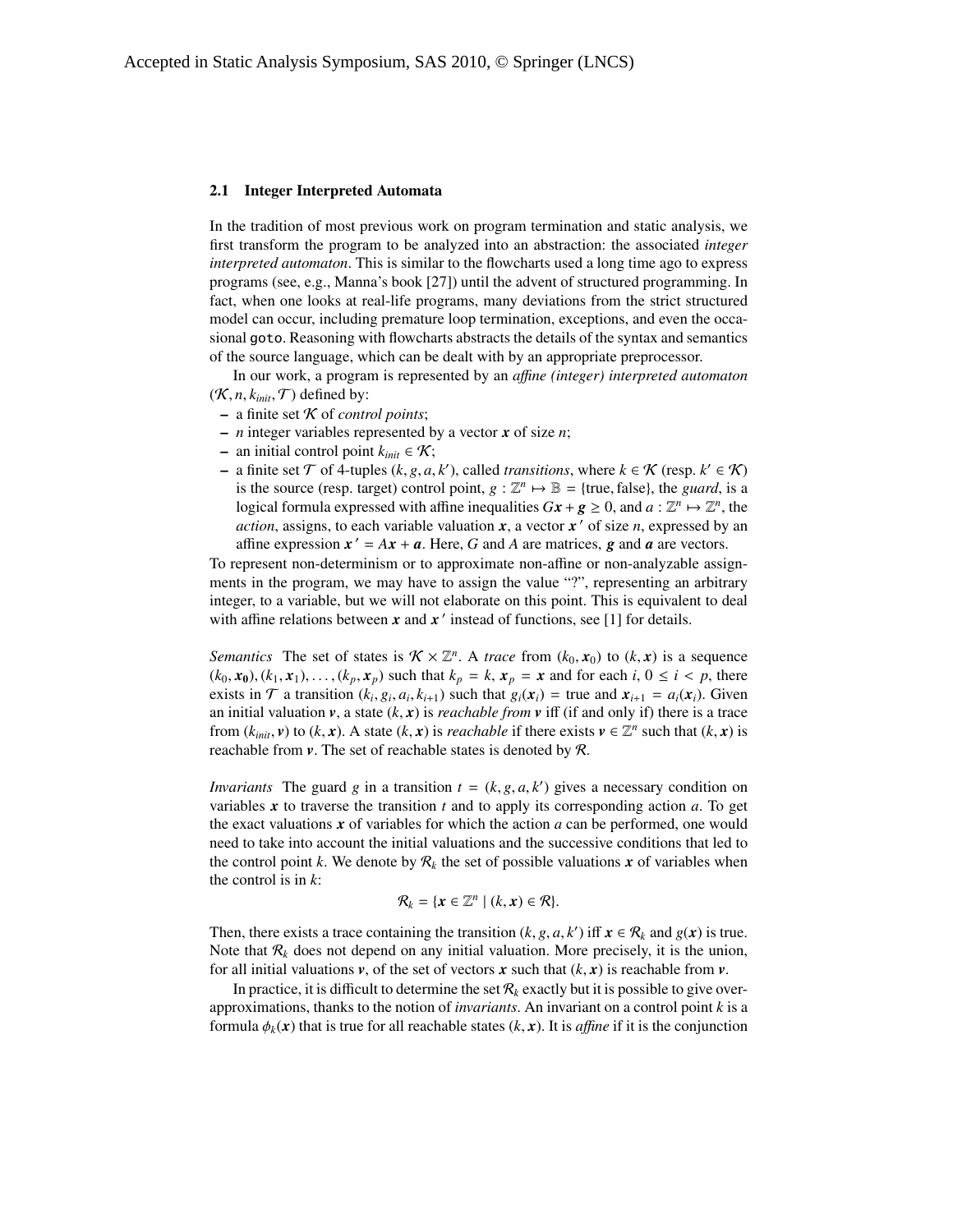of a finite number of affine conditions on program variables. The set  $\mathcal{R}_k$  is then overapproximated by the integer points within a polyhedron  $P_k$ . To compute invariants, we rely on standard *abstract interpretation* techniques, widely studied since the seminal paper of Cousot and Halbwachs [14]. These sets  $P_k$  represent all the information on the values of variables that can be deduced from the program by state-of-the-art analysis techniques. Unlike [8, 24] where the construction of invariants is coupled with the termination proof or evaluation of iteration bounds, the invariants  $P_k$  are pre-computed and are the inputs of the techniques developed in the next sections.

#### 2.2 Termination and Ranking Functions

Invariants can only prove partial correctness of a program. The standard technique for proving termination is to consider ranking functions to well-founded sets. A wellfounded set W is a set with a (total or partial) order  $\leq$  (we write  $a < b$  if  $a \leq b$  and  $a \neq b$ ) such that there is no infinite descending chain, i.e., no infinite sequence  $(x_i)_{i\in\mathbb{N}}$ with  $x_i \in W$  and  $x_{i+1} \prec x_i$  for all  $i \in \mathbb{N}$ .

**Definition 1.** *A* ranking *is a function*  $\rho : K \times \mathbb{Z}^n \to W$ , from the automaton states to a well-founded set  $(W \leq)$  whose values decrease at each transition  $t - (k \cdot a \cdot a \cdot k')$ . *well-founded set*  $(W, \leq)$ *, whose values decrease at each transition t* =  $(k, g, a, k')$ *:* 

$$
\mathbf{x} \in \mathcal{R}_k \wedge g(\mathbf{x}) = \text{true} \wedge \mathbf{x}' = a(\mathbf{x}) \Rightarrow \rho(k', \mathbf{x}') < \rho(k, \mathbf{x}) \tag{1}
$$

*It is said* affine *if it is a*ffi*ne in the second parameter (the variables).*

**Definition 2.** A ranking function is one-dimensional if its co-domain is  $(\mathbb{N}, \leq)$ . It is kdimensional *(or multi-dimensional of dimension k)* if its co-domain is  $(\mathbb{N}^k, \leq_k)$ *, where*<br>the order  $\leq_k$  is the standard lexicographic order on integer vectors *the order*  $\leq_k$  *is the standard lexicographic order on integer vectors.* 

Obviously, the existence of a ranking function implies program termination for any valuation  $v$  at the initial control point  $k_{init}$ . A well-known property is that an integer interpreted automaton terminates for any initial valuation if and only if it has a ranking function. Furthermore, if it terminates and has bounded non-determinism, there is a one-dimensional ranking function, which is not necessarily affine.

#### 2.3 Illustrating Example

An example program is given in Fig. 1, with its corresponding automaton. The control points are labelled for convenience, and transitions are depicted with arrows indexed by *g*  $\frac{\alpha}{a}$  (*g* is omitted when *g* = true). State names are assigned arbitrarily by our parser.

The C code features two nested loops, which do not fit into the structured programming model, since the inner counter, y, is modified in the outer loop. The indet function abstracts non-determinism or an intractable test. The outcome of non-determinism is that, in the corresponding automaton, both transitions out of state  $lbl_5$  have a true guard. The right of Fig. 1 successively gives, assuming  $m > 0$ , the invariants as found by Aspic (an abstract-interpretation based invariant generator, see Section 5), followed by the bidimensional rankings and the corresponding WCCC computed by RANK, our tool. The reader may care to check that these rankings are positive and lexicographically decrease along each transition. For instance, the first component of the ranking function decreases from  $2x + 3$  at *lbl*<sub>5</sub> to  $2x + 2$  at *lbl*<sub>6</sub>, then  $2x + 3$  at *lbl*<sub>10</sub>, but since *x* is changed to  $x - 1$  by the corresponding transition, the ranking has really decreased.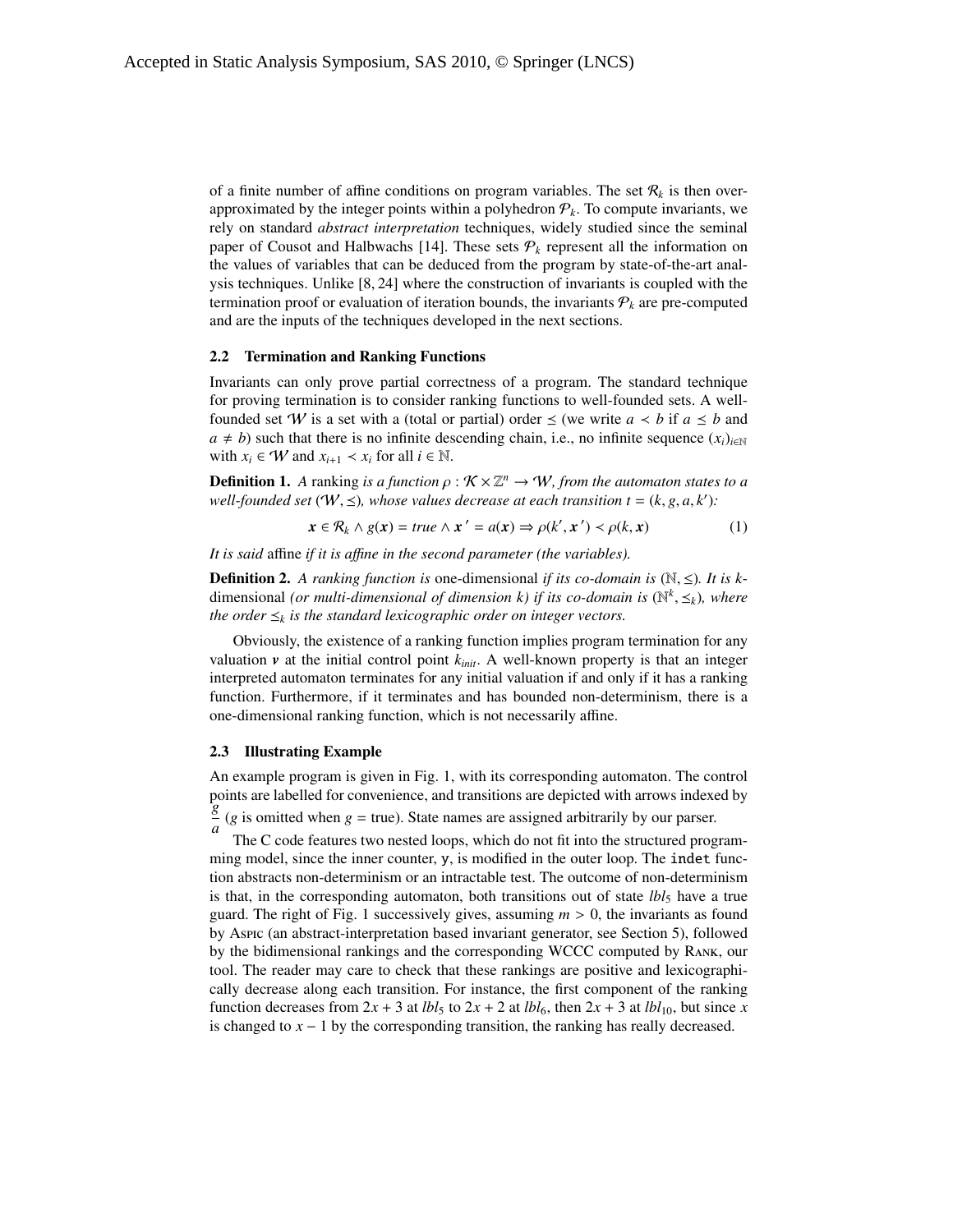

Fig. 1. Illustrating example

# 3 Computing Affine Ranking Functions

This section gives an algorithm to build a multi-dimensional affine ranking function, i.e., a ranking function  $\rho : \mathcal{K} \times \mathbb{Z}^n \to \mathbb{N}^d$ , affine for the second parameter. The integer *d* is the dimension of the ranking Considering ranking functions with  $d > 1$  is mandatory is the dimension of the ranking. Considering ranking functions with  $d > 1$  is mandatory to be able to prove the termination of programs that induce a number of transitions, i.e., a trace length, more than linear in the program parameters. Furthermore, when a *d*-dimensional ranking exists, the number of transitions can be bounded by a polynomial, derived from the ranking, with a simpler method than by manipulating directly polynomials of degree *d*. Considering rankings with a different affine function for each control point also extends the set of programs whose termination can be determined, compared for example to the technique of [13] (see more details in Section 3.2).

#### 3.1 A Greedy Polynomial-Time Procedure

As explained in Section 2.1, in practice, the exact sets  $\mathcal{R}_k$  are not necessarily available. They are over-approximated by invariants  $P_k$ , with  $R_k \subseteq P_k$ , which are, in our case, described by polyhedra. The conditions that a ranking function must satisfy are then related to these invariants and not to the exact sets of reachable states.

A ranking function  $\rho$  of dimension *d* needs to satisfy two properties. First, as  $\rho$  has co-domain  $\mathbb{N}^d$ , it should assign a nonnegative integer vector to each relevant state:

$$
x \in \mathcal{P}_k \Rightarrow \rho(k, x) \ge 0 \text{ (component-wise)}
$$
 (2)

Second, it should decrease on transitions. Let  $Q_t$  be the polyhedron described by the constraints of a transition  $t = (k, g, a, k')$ , i.e.,  $x \in \mathcal{P}_k$ ,  $g(x)$  is true, and  $x' = a(x)$ , which can be built from matrices A and G and vectors a and a (see Section 2.1). For an which can be built from matrices *A* and *G*, and vectors  $\boldsymbol{a}$  and  $\boldsymbol{g}$  (see Section 2.1). For an automaton whose actions are general affine *relations*,  $Q_t$  is directly given by the action definitions. With  $\Delta_t(\rho, x, x') = \rho(k, x) - \rho(k', x')$ , Inequality (1) then becomes:

$$
(\mathbf{x}, \mathbf{x}') \in Q_t \Rightarrow \varDelta_t(\rho, \mathbf{x}, \mathbf{x}') >_d \mathbf{0}
$$
 (3)

which means  $\Delta_t(\rho, \mathbf{x}, \mathbf{x}') \neq \mathbf{0}$  and its first nonzero component is positive. It this compo-<br>pent is the *i*-th the *lavel* of  $A(\rho, \mathbf{x}, \mathbf{x}')$  is *i*. A transition *t* is said to be (fully) satisfied by nent is the *i*-th, the *level* of  $\Delta_t(\rho, x, x')$  is *i*. A transition *t* is said to be (fully) *satisfied by*<br>the *i*-th component of  $\rho$  (or at dimension *i*) if the maximal level of all  $\Delta(\rho, x, x')$  is *i the i-th component* of  $\rho$  (or *at dimension i*) if the maximal level of all  $\Delta_t(\rho, \mathbf{x}, \mathbf{x}')$  is *i*.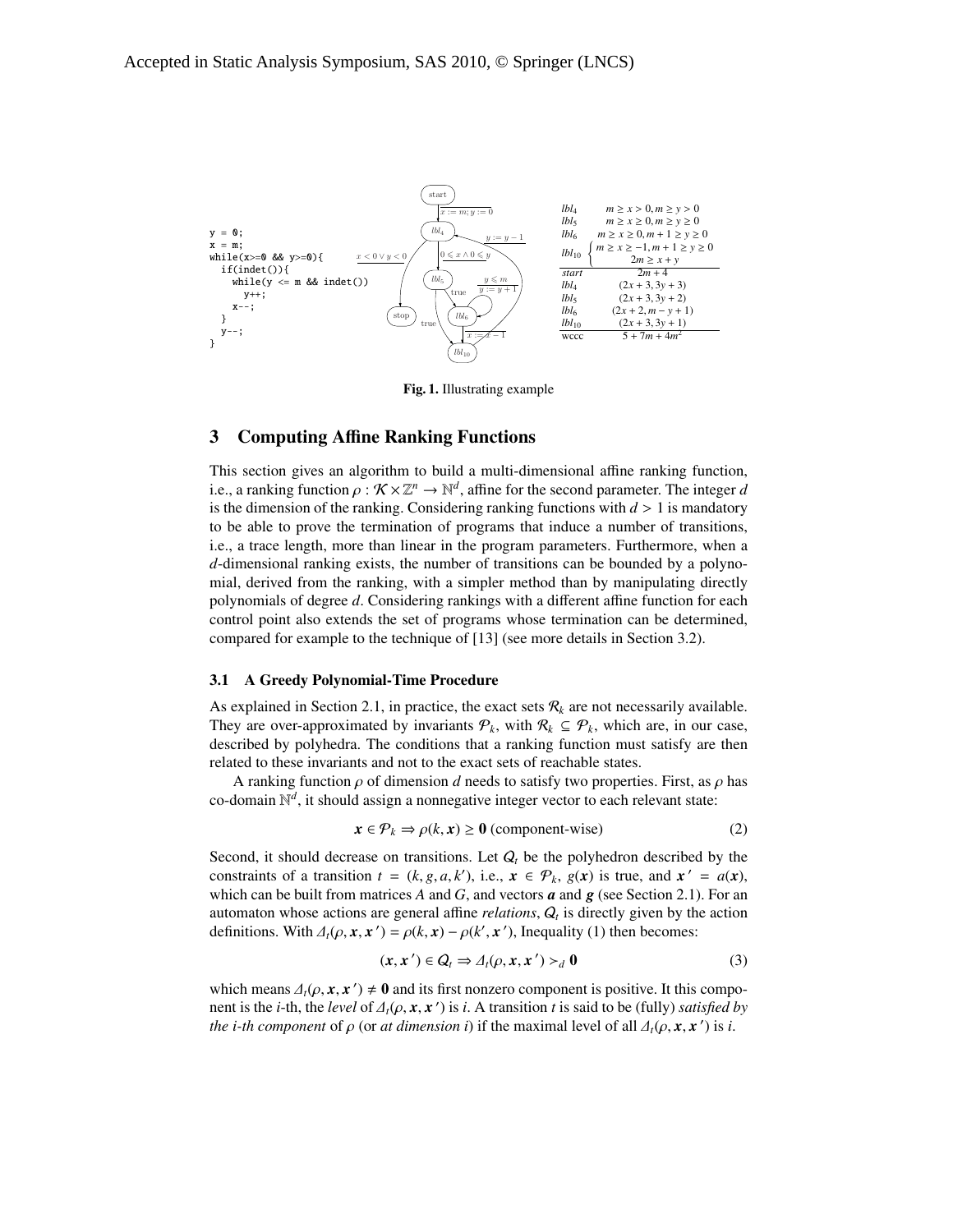To build a ranking  $\rho$ , the difficulty is to decide, for each transition *t* and for each pair  $(x, x') \in Q_t$ , what will be the level of  $\Delta_t(\rho, x, x')$  and by which component of  $\rho$ <br>the transition *t* will be satisfied A potentially exponential search as in [8], should be the transition  $t$  will be satisfied. A potentially exponential search, as in [8], should be avoided. To address this issue, our algorithm uses the same greedy mechanism as in [25, 19, 13]. The components of  $\rho$  are functions from  $\mathcal{K} \times \mathbb{Z}^n$  to N. We build them, one after the other from the first one to the last one. For a component  $\sigma$  of  $\rho$  and a transition to the other, from the first one to the last one. For a component  $\sigma$  of  $\rho$  and a transition *t* not yet satisfied by one of the previous components of  $\rho$ , we consider the constraint:

$$
(\mathbf{x}, \mathbf{x}') \in Q_t \Rightarrow \varDelta_t(\sigma, \mathbf{x}, \mathbf{x}') \ge \varepsilon_t \text{ with } 0 \le \varepsilon_t \le 1. \tag{4}
$$

and we select a ranking such that as many transitions as possible have  $\varepsilon_t = 1$ , i.e., are now satisfied. Surprisingly, despite this *greedy* approach, our technique is provably complete (see Theorem 1), which means that if a multi-dimensional affine ranking exists, our algorithm finds one. Our algorithm can then be summarized as follows:

|    | 1: $i = 0$ ; $T = T$ ;                                                                                             | Initialize T to the set of all transitions                            |
|----|--------------------------------------------------------------------------------------------------------------------|-----------------------------------------------------------------------|
|    | 2: while $T$ is not empty do                                                                                       |                                                                       |
| 3: | Find a 1D affine function $\sigma$ and values $\varepsilon_t$ such that all inequalities (2) and (4) are satisfied |                                                                       |
|    | and as many $\varepsilon_t$ as possible are equal to 1;                                                            | $\triangleright$ This means maximizing $\sum_{t \in T} \varepsilon_t$ |
| 4: | Let $\rho_i = \sigma$ ; $i = i + 1$ ;                                                                              | $\triangleright \sigma$ defines the <i>i</i> -th component of $\rho$  |
| 5: | If no transition t with $\varepsilon_t = 1$ , return false                                                         | $\triangleright$ No multi-dimensional affine ranking.                 |
| 6: | Remove from T all transitions t such that $\varepsilon_t = 1$ ;                                                    | $\triangleright$ The transitions have level i                         |
|    | $7:$ end while:                                                                                                    |                                                                       |
|    | 8: $d = i$ ; return true;                                                                                          | $\triangleright$ There is a d-dimensional ranking                     |
|    |                                                                                                                    |                                                                       |

For Line 3, any solution  $\sigma$  leading to  $\varepsilon_t > 0$  can be multiplied by a suitable positive constant to get a solution with  $\varepsilon_t = 1$ . Thus, for any solution maximizing  $\sum_{t \in T} \varepsilon_t$ , a<br>transition t has either  $\varepsilon = 0$  or  $\varepsilon = 1$ . At each iteration of the while loop  $\sigma$  is used as a transition *t* has either  $\varepsilon_t = 0$  or  $\varepsilon_t = 1$ . At each iteration of the while loop,  $\sigma$  is used as a new component of the ranking  $\rho$  (Line 4). By construction,  $\rho$  is strictly decreasing at this level for all transitions *t* with  $\varepsilon_t = 1$ . No need to consider them any longer, which means that they are removed for building subsequent components (Line 6). If no transition is removed, no ranking function is derived and the automaton may not terminate.

To find a suitable function  $\sigma$  at Line 3, we use linear programming. The set of inequalities that we need to solve are Inequalities (2) (with  $\sigma$  instead of  $\rho$ ) and (4). The standard method (used in [19, 28, 8]) is to rely on the affine form of Farkas lemma [30]:

**Lemma 1 (Farkas lemma, affine form).** An affine form  $\phi : \mathbb{R}^n \to \mathbb{R}$  with  $\phi(x) = c$ ,  $x + c_0$  is nonnegative everywhere in a non-empty polyhedron  $\{x \mid 4x + a \ge 0\}$  iff *c*.*x* + *c*<sub>0</sub> *is nonnegative everywhere in a non-empty polyhedron* {*x* |  $Ax + a \ge 0$ } *iff:* 

 $\exists \lambda \in (\mathbb{R}^+)^n, \lambda_0 \in \mathbb{R}^+$  such that  $\phi(\mathbf{x}) \equiv \lambda \cdot (A\mathbf{x} + \mathbf{a}) + \lambda_0$ 

*The notation*  $\equiv$  *is a formal equality, which means that*  $\bm{x}$  *can be eliminated and coefficients identified. In other words:*

$$
\exists \lambda \in (\mathbb{R}^+)^n, \lambda_0 \in \mathbb{R}^+ \text{ such that } \mathbf{c} = \lambda \mathbf{A} \text{ and } c_0 = \lambda \mathbf{a} + \lambda_0
$$

We can now apply the affine form of Farkas lemma to Inequalities (2) (with  $\sigma$  instead of  $\rho$ ) and (4). With  $P_k = \{x \mid P_k x + p_k \ge 0\}$ , we transform Inequality (2) into:

$$
\exists \lambda_k \in (\mathbb{R}^+)^n, \lambda_k^0 \in \mathbb{R}^+ \text{ such that } \sigma(k, x) \equiv \lambda_k . (P_k x + p_k) + \lambda_k^0 \tag{5}
$$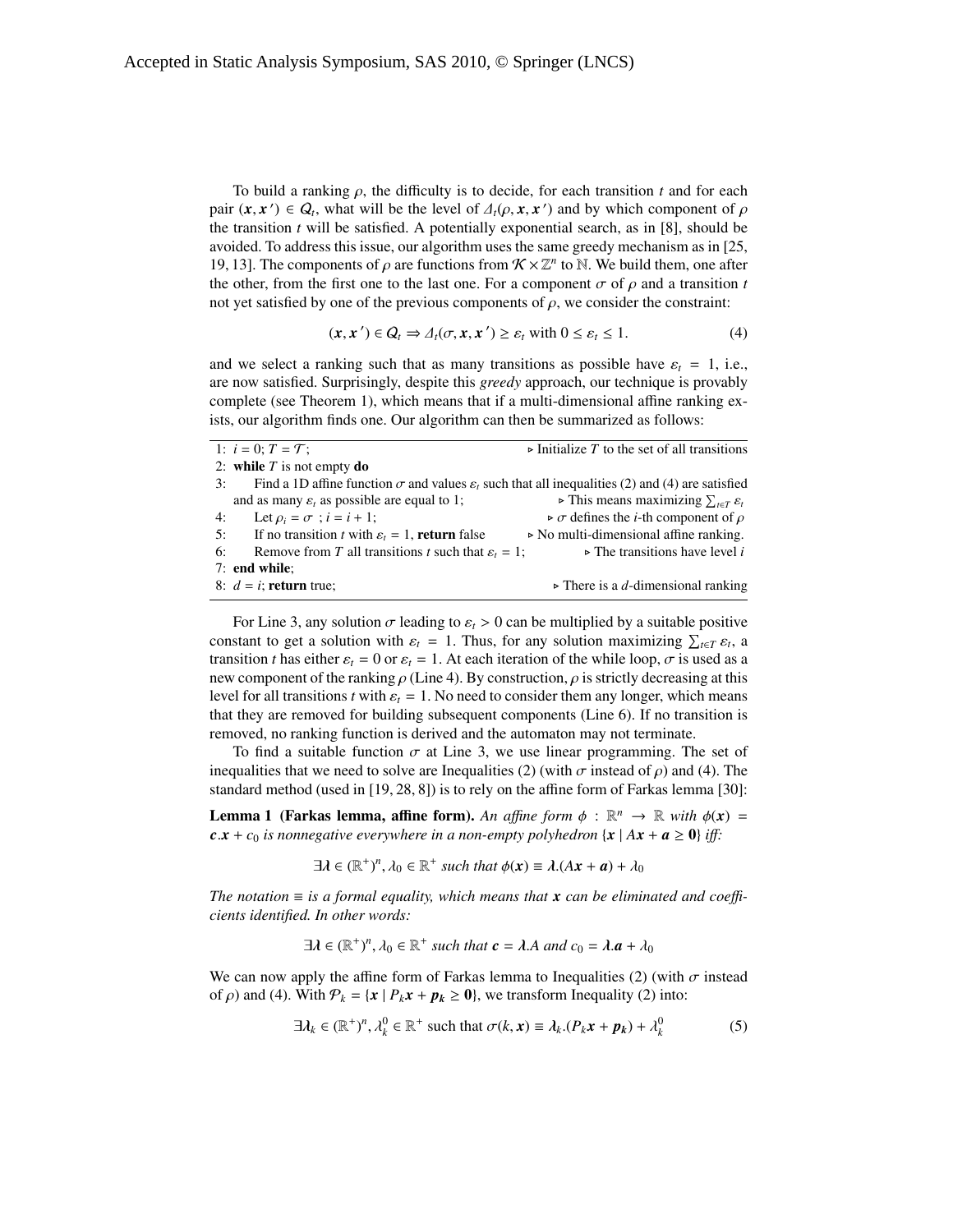Similarly, with  $Q_t = \{y = (x, x') | Q_t y + q_t \ge 0\}$ , we transform Inequality (4) into:

$$
\exists \boldsymbol{\mu}_t \in (\mathbb{R}^+)^n, \mu_t^0 \in \mathbb{R}^+ \text{ s.t. } \varLambda_t(\sigma, \boldsymbol{x}, \boldsymbol{x}') - 1 \equiv \mu_t \cdot (Q_t \boldsymbol{y} + \boldsymbol{q}_t) + \mu_t^0 \tag{6}
$$

A substitution of (5) in (6) and an identification on each dimension of *y* leads to a set of linear inequalities. Considering all inequalities obtained for all transitions  $t \in T$  and maximizing  $\sum_{t \in T} \varepsilon_t$  (Line 3 of the algorithm) leads to the desired function  $\sigma$ .<br>Note: As we use linear programming, but not integer linear programming

Note: As we use linear programming, but not integer linear programming, we may end up with a function  $\sigma$  with rational components. However, we can always multiply it by a suitable integer to get a ranking function with integer values.

*Example of Section 2.3 (Cont'd)* Write  $\sigma_k(x, y) = a_k x + b_k y + c_k$  the 1st component of the ranking. Consider any transition, e.g.,  $lbl_4 \rightarrow lbl_5$ . The non-increasing constraint gives  $(a_4 - a_5)x + (b_4 - b_5)y + c_4 - c_5 ≥ 0$ . Letting  $x = 0$  and  $y = m$ , and noticing that *m* can be arbitrarily large, gives  $b_4 \geq b_5$ . The same technique applied to all transitions of a cycle shows that all  $b_k$  (same for all  $a_k$ ) of a strongly connected component are equal: let *b* this value. For the self-loop on  $lbl_6$ ,  $\sigma_6(x, y) \ge \sigma_6(x, y+1)$  implies  $b \le 0$ . The cycle  *implies*  $\sigma_4(x, y) \ge \sigma_4(x, y-1)$ *, thus*  $b \ge 0$ *. Hence, these two* cycles cannot be satisfied at the first dimension. However, the transitions  $lbl_5 \rightarrow lbl_6$ and  $lbl_6 \rightarrow lbl_{10}$  can be satisfied, disconnecting the two cycles and allowing them to be satisfied separately by the 2nd component of  $\rho$ . Here, we have deliberately simplified the problem by ignoring the positivity constraints and using qualitative reasoning for analyzing the descent constraints. In our tool, linear programming replaces intuition.

#### 3.2 Completeness

Since non-terminating programs exist, there is no hope of proving that a ranking function always exists. Moreover, there are terminating affine interpreted automata with no multi-dimensional affine ranking. Thus, all we can prove is that, if a multi-dimensional affine ranking exists, our algorithm finds one, i.e., it is *complete* for the class of multidimensional affine rankings. Also, as the sets  $\mathcal{R}_k$  are over-approximated by the invariants  $P_k$ , completeness has to be understood with respect to these invariants, which means that if the algorithm fails when an affine ranking exists, it is because invariants are not accurate enough. In this section, we just sketch the completeness proof. The proof itself, quite long and technical, can be found in the long version of this paper [2].

Theorem 1. *If an a*ffi*ne interpreted automaton, with associated invariants, has a multidimensional a*ffi*ne ranking function, then the algorithm of Section 3.1 finds one. Moreover, the dimension of the generated ranking is minimal.*

There can be several reasons why a greedy algorithm could be incomplete. First, we could make a bad choice when selecting the transitions that are satisfied at a given dimension. However, there is no decision to make: if two transitions can be satisfied, one by a function  $\sigma_1$ , the other by a function  $\sigma_2$ , both can be simultaneously satisfied by the function  $\sigma_1 + \sigma_2$ . Second, enforcing that each transition is satisfied at the smallest possible dimension could also be a bad decision. Third, keeping all pairs  $(x, x')$  in<br>Inequality (A) until the transition is fully satisfied, even those for which the ranking is Inequality (4) until the transition is fully satisfied, even those for which the ranking is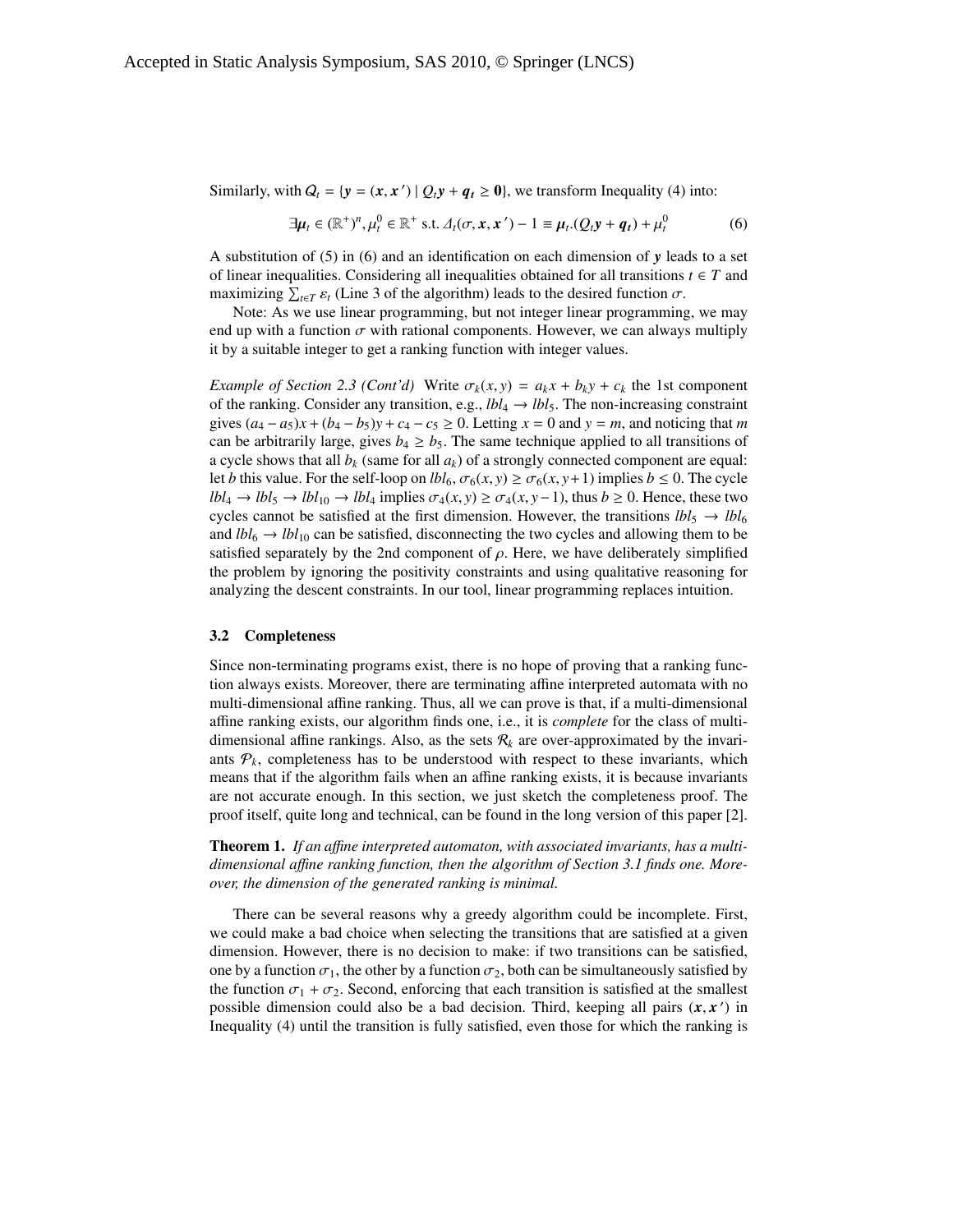decreasing for a previous dimension, could overconstrain the problem too. In particular, asking that at least one transition is (fully) satisfied at each dimension (Line 5 of the algorithm) could be too demanding. One could imagine situations where all transitions are partially satisfied, but none is fully satisfied. Theorem 1 shows that this is not the case. Despite all these greedy choices, the completeness is not lost.

To summarize the proof, we start from an affine ranking of dimension *d*, if one exists. We show that there is an affine ranking of dimension *d* that fully satisfies at least one transition. This proves that our algorithm does not abort and generates a onedimensional ranking  $\sigma$ . Then, we show that there is an affine ranking of dimension *d* whose first component is  $\sigma$ . Finally, we show that there is an affine ranking of dimension *d*, whose first component is  $\sigma$ , and such that the *d* − 1 last components satisfy all transitions not fully satisfied by  $\sigma$ . Iterating the process, this shows our algorithm terminates and generates an affine ranking of dimension  $\leq d$ , for any possible dimension  $d$ .

The knowledgeable reader may have noticed a similarity with the algorithm of [13]. However, as pointed out earlier, the class of ranking functions we consider is larger. In our case, at each step of the construction, one component (i.e., dimension)  $\sigma$  of the global ranking function  $\rho$  is defined, and each control point *k* can have a different affine expression:  $\sigma(k, x) = \lambda_k . x + c_k$ , where  $\lambda_k$  is a vector and  $c_k$  a scalar. The algorithm in [13] proceeds differently. At each step of the construction, instead of building a global ranking function, it checks, for each transition, if there exists an affine expression decreasing for this transition and non-increasing for all other transitions of the same strongly connected component (SCC). All transitions for which this is possible are removed as well as transitions that now do not belong to any SCC. One can prove that if this technique succeeds, there is also a component  $\sigma$ , which is decreasing for all removed transitions, non-increasing for other, of the form  $\sigma(k, x) = \lambda x + c_k$ , in other words a unique linear part for all control points, plus some shifts (the  $c_k$ ), exactly as the loop scheduling technique of [18]. Such a restricted form is particularly useful when the automaton actions define simple translations, as for the example of Section 2.3, because Farkas lemma is then not needed. However, as the following examples show, this class of functions is less powerful than general affine rankings. In other words, the algorithm of [13] is not complete with respect to the class of all multi-dimensional affine rankings.

In the synthetic examples of Figure 2, to make the discussion simpler, we selected the lower bounds for *x* and *y* so that these two variables are always nonnegative. The two examples have then similar ranking functions:  $2 + 3m$  and 0 for the start and stop program points, and  $2x + y + 1$  for  $k_1$ ,  $x + y + 1$  for  $k_2$  and  $k_3$  (for the second example). They are thus proved to terminate with  $O(m)$  transitions in any execution trace. If the same linear part is chosen in each SCC as previously explained (or equivalently if the technique of [13] is applied to prove termination), the result is not as accurate. The first component of the ranking cannot depend on *y* (due to the potentially-parametric increases and decreases of *y* on the two transitions between  $k_1$  and  $k_2$ ), it is thus a function of *x* only. For the first example, a two-dimensional ranking is generated (we get  $x+1$  for  $k_1$  and  $(x+1, y)$  for  $k_2$ ), thus the program is still proved to terminate but appears to have a quadratic complexity. For the second example however, as *x* decreases on the two transitions between  $k_1$  and  $k_2$ , but increases on the self-loop on  $k_3$ , no transition can be satisfied at the first dimension, and the technique fails to prove termination.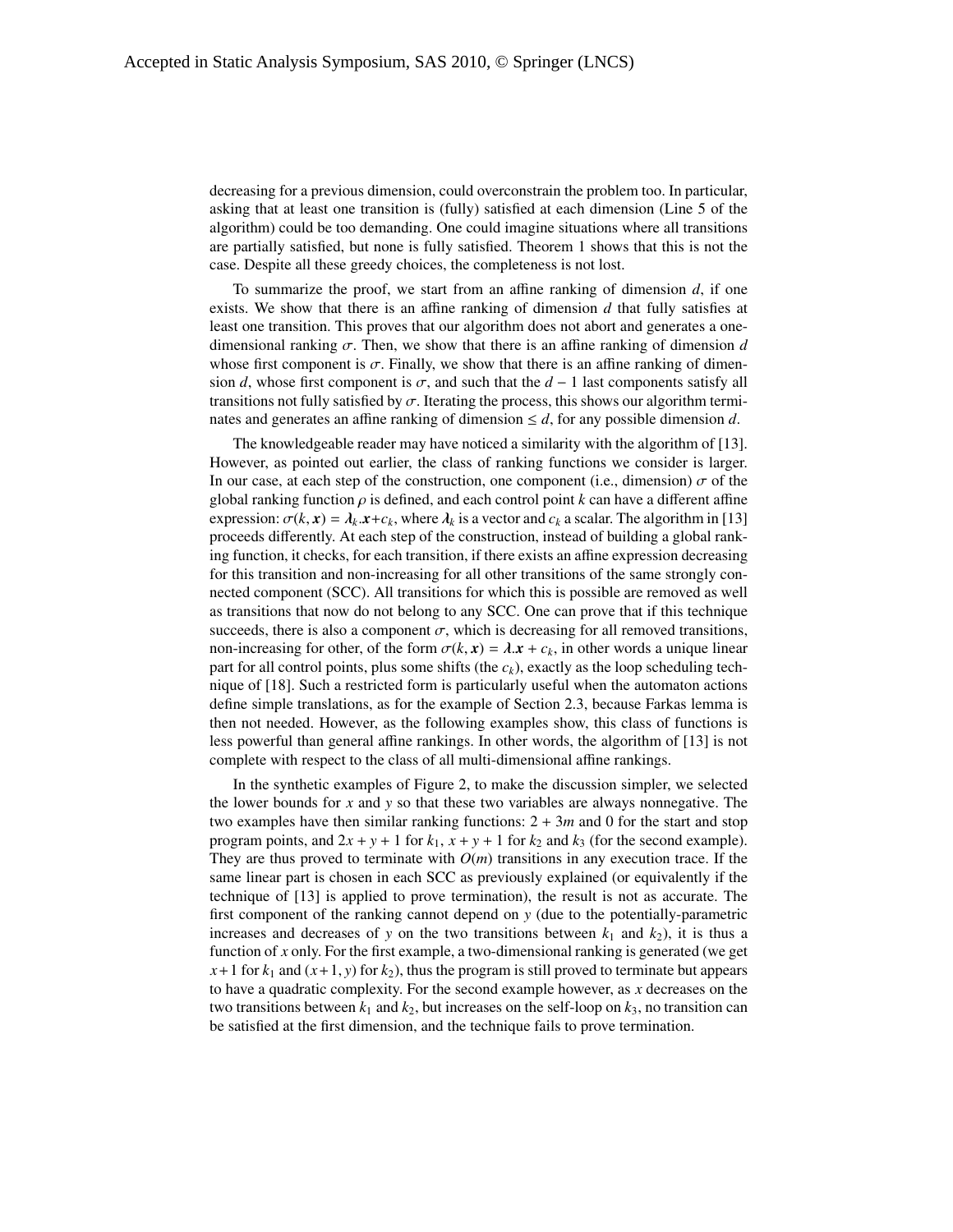

Fig. 2. Examples requiring general affine ranking functions

# 4 Worst-Case Computational Complexity (WCCC)

As shown in the survey by Wilhelm et al. [33], the computation of a worst-case execution time (WCET) is a highly complex affair, as it has to take into account the program, its data, and the processor on which it runs. Handling all these complexities is beyond the scope of this paper. Our aim is to evaluate an *abstract* WCET, as would be observed on a processor with a perfectly additive timing model, executing one automaton transition in unit time. We call this quantity the *worst-case computational complexity* of the program (WCCC). Such an estimate can be useful, for example as a template with unknown coefficients, to be fitted to actual measurements by a process of regression. It is also standard in high-level synthesis to need an upper-bound on the number of loop iterations (do loops as well as while loops), to enable scheduling optimizations at higher levels. We thus define the WCCC as an upper bound on the number of transitions executed, given an initial value of the counter variables. Note that the WCCC is significant only up to constant factors. For example, if we eliminate a state by edge coalescing, the semantics of the flowchart will not be materially changed, but the WCCC may decrease.

With this definition, one could over-approximate the WCCC of a terminating program by the total number of reachable states (because a finite trace cannot contain twice the same state), i.e., WCCC  $\leq \sum_k \#\tilde{\mathcal{R}}_k$  or even more conservatively WCCC  $\leq \sum_k \#\tilde{\mathcal{P}}_k$ as  $\mathcal{R}_k$  is itself over-approximated by  $\mathcal{P}_k$ .<sup>3</sup> This is a very rough over-approximation but, even worse, this technique can lead to an infinite WCCC, even for a terminating automaton, if some invariant  $P_k$  is unbounded. Rather, we can use the ranking function itself to prune the invariant sets. Indeed, consider a trace  $(k_0, x_0), \ldots, (k_p, x_p)$  in the execution of the automaton. By definition of a ranking function,  $\rho(k_{i+1}, x_{i+1}) \leq \rho(k_i, x_i)$ .<br>Since  $\geq$  is a strict order, it follows by transitivity that all  $\rho(k_i, x_i)$  are distinct in  $\Psi$ . Since  $\lt$  is a strict order, it follows by transitivity that all  $\rho(k_i, x_i)$  are distinct in *W*.

<sup>&</sup>lt;sup>3</sup> Here, the notation  $\tilde{S}$  means the integral points in a set  $S$ , and  $\#\tilde{S}$  denotes the cardinal of  $\tilde{S}$ .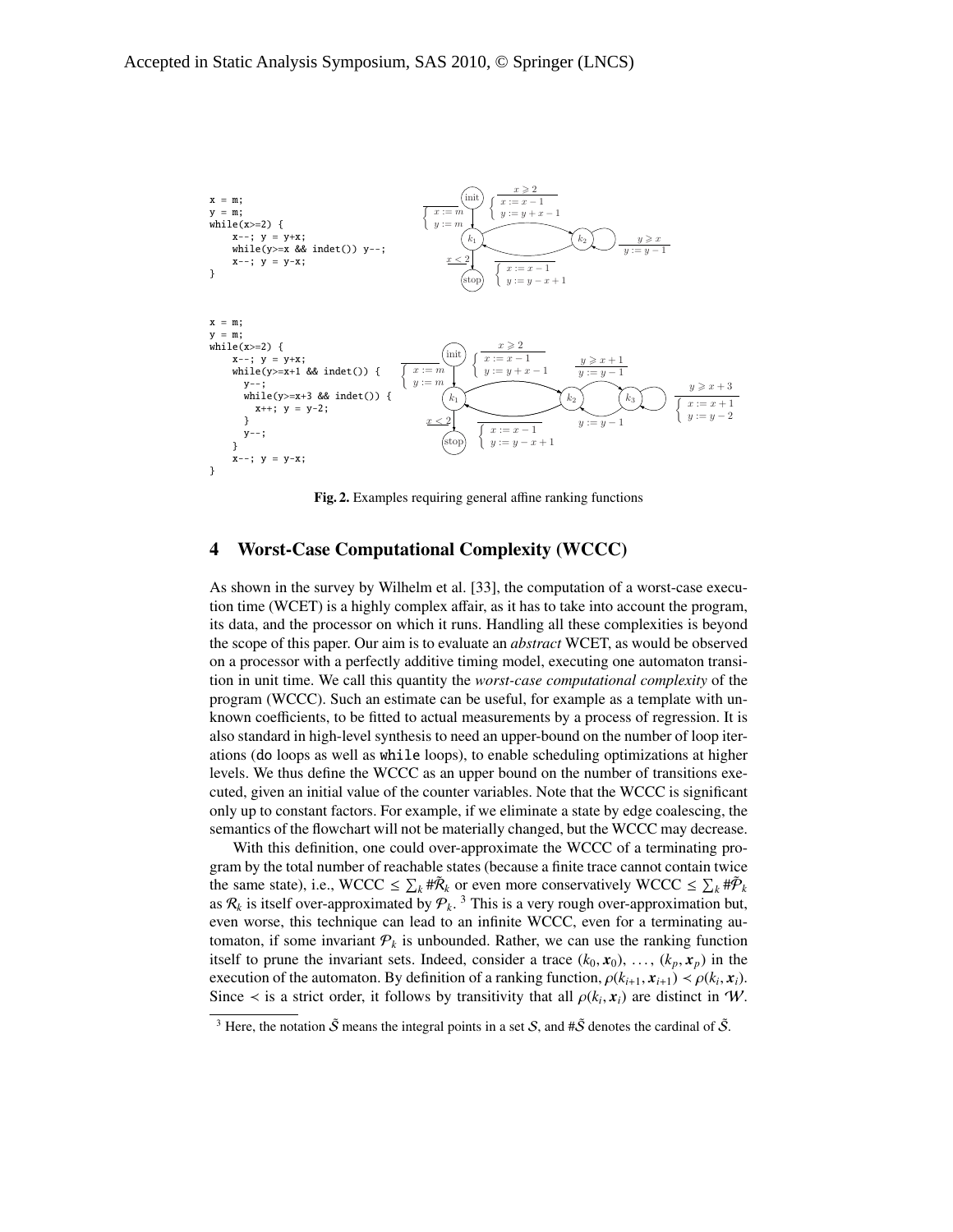Hence, the length of the trace is bounded by the cardinal of the co-domain of  $\rho$ :

$$
\text{WCCC} \leq # \bigcup_{k} \rho(k, \tilde{\mathcal{P}}_k) \leq \sum_{k} # \rho(k, \tilde{\mathcal{P}}_k) \tag{7}
$$

The first inequality is more accurate but harder to compute as it involves a union of sets. So far, in our implementation, we use the second less accurate inequality.

Let us see how we can compute  $\#\rho(k,\tilde{\mathcal{P}}_k)$  for a given control point *k*. To make notations simpler, we drop the index *k*: we let  $\rho(k, x) = \rho(x) = Rx + r$  and  $P = P_k$ . To compute  $\#\rho(\tilde{P})$ , we can ignore the constant vector *r*. The number of different values in  $\rho(\tilde{P})$  is then the number of points in the image of a Z-polyhedron (intersection of an integral lattice, here  $\mathbb{Z}^n$ , and a polyhedron, here  $P$ ) by an affine function. If R is injective, it is of course equal to the number of integral points in the invariant itself. Otherwise, there are three issues: the fact that several points can have the same image (thus the kernel of the mapping must be identified), the fact that some regular holes can arise (sub-lattice of  $\mathbb{Z}^n$ ) in the image of the polyhedron, and the fact that some irregular holes can appear on its boundaries. Such problems have been widely studied in the literature using various techniques related to Ehrhart polynomials [11, 31]. So far, we implemented a simpler over-approximation method, which normalizes *R* in such a way that  $\rho(\tilde{P})$  no longer contains regular holes. This way, a standard computation of integral points can be applied. This normalization is done thanks to the Smith normal

form. We compute  $R = USV$ , where U and V are unimodular,  $S = \begin{bmatrix} D & 0 \\ 0 & 0 \end{bmatrix}$ , and D is

a diagonal positive matrix of rank *d* (the rank of *R*). We compute  $\overline{V}$  the polyhedron obtained by projecting the polyhedron  $V\mathcal{P} = \{Vx \mid x \in \mathcal{P}\}\$  on its *d* first components. Actually,  $\sharp \tilde{V}$  is a slight over-approximation of  $\sharp \rho(\tilde{P})$ . Indeed, two vectors x and y in  $\tilde{P}$ have the same image by  $\rho$  if and only if *Vx* and *Vy* have the same *d* first components. The over-approximation comes from the fact that, in very specific cases, not all integral vectors in V are obtained by projection of an integral vector in *V*P. The number of integral vectors in  $\mathcal V$  is then computed using Ehrhart polynomials.

It is important to minimize the rank of *D* because the WCCC will tend to be smaller if the dimension of  $V$  is smaller. This is why it is important to generate rankings of minimal dimension as our algorithm does (Theorem 1). However, adding linearly-dependent components to the ranking will simply add null rows at the bottom of the matrix *S* . From this follows that the WCCC will be  $O(M^n)$ , if M is an upper bound for all variables, since it is impossible to build more than *n* linear forms on *n* variables. This bound cannot be improved, since with *n* variables, one can write a system of *n* perfectly nested loops, which achieves the required complexity.

The factors affecting the precision of the WCCC, beside the union computation, are the presence of non affine guards and of non affine domains. For example, the loop for(j=1; j<m; j=2\*j) has invariant  $2 \le j < m$  (in the loop) and ranking *j*, which gives a WCCC of  $m$  instead of the correct value  $\log_2 m$ . Such a WCCC cannot be obtained by an affine technique, which grossly over-estimates the domain of *j* by a polyhedron. Another problem is that the invariant at a loop entry is often a coarse polyhedral approximation of a union of more accurate invariants on each path in the loop. Imposing the non-negative constraint (2) for such a control point is not necessary. It is enough to impose it for one control point per circuit of the automaton where invariants are more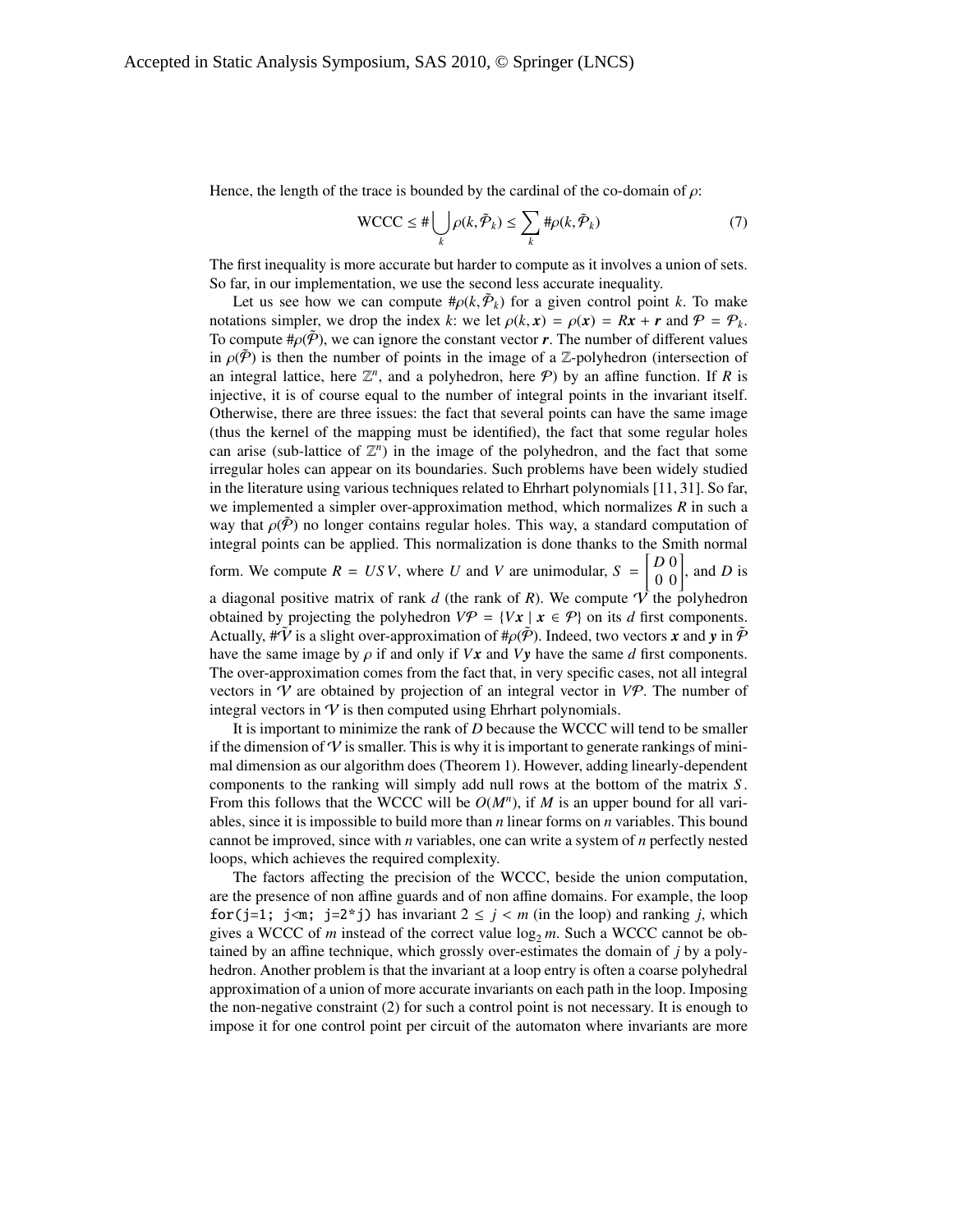accurate. Note also that, if one wants to count the number of loop traversals and not the number of transitions, it is not necessary to extend the sum in (7) to all nodes. For instance, if we include only one well-chosen state per loop, we will get a bound on the total number of loop traversals in an execution of the program.

*Example of Section 2.3 (Cont'd)* Inequality (7) gives the upper bound:

$$
\text{WCCC} \leq #\rho(\mathcal{P}_{start}) + #\rho(\mathcal{P}_{lb1}) + #\rho(\mathcal{P}_{lb1}) + #\rho(\mathcal{P}_{lb10}) + #\rho(\mathcal{P}_{lb10}) + #\rho(\mathcal{P}_{stop})
$$

Let us detail the computation of  $\#\rho(\mathcal{P}_{lbl_4})$ .  $\rho(\mathcal{P}_{lbl_4}, x, y, m) = \begin{bmatrix} 2 & 0 & 0 \\ 0 & 3 & 0 \end{bmatrix} (xy)^T + \begin{bmatrix} 3 & 0 & 0 \\ 3 & 0 & 0 \end{bmatrix}$ 3 1 Here, the mapping is bijective, so it would be sufficient to count the integral points in  $\mathcal{P}_{lbl_4}$ . But let us do the computation:  $\begin{bmatrix} 2 & 0 & 0 \\ 0 & 3 & 0 \end{bmatrix} = U \times D \times V = \begin{bmatrix} 2 & 1 \\ 3 & 1 \end{bmatrix} \times \begin{bmatrix} 1 & 0 & 0 \\ 0 & 6 & 0 \end{bmatrix} \times$  $[-2 \ 3 \ 0$  $\overline{\phantom{a}}$ 1 −1 0 0 0 1 1  $\overline{\phantom{a}}$ .

Projecting  $VP_{lbl_4}$  along its first two dimensions amounts to consider the linear system:  ${p_1 = -2x+3y, p_2 = x-y, 0 < x \le m, 0 < y \le m}$  and to eliminate every variable except  $p_1$ ,  $p_2$  and *m* (the parameter). This gives the polyhedron V defined by the constraints  ${1 \leq p_1 + 2p_2 \leq m, 1 \leq p_1 + 3p_2 \leq m}$ , whose number of points is an upper bound for  $\sharp \rho(\tilde{\mathcal{P}}_{bb4})$ . The cardinal of  $\tilde{\mathcal{V}}$  is computed thanks to Ehrhart polynomials [10] (see<br>Section 5). The result is in general, a collection of polynomial formulas guarded by Section 5). The result is, in general, a collection of polynomial formulas guarded by affine constraints on the parameters. Here, we get:  $\#\rho(\mathcal{P}_{lb4}) \leq \#\mathcal{V} = m^2$  as expected.<br>Applying the same process on the other control points, we finally obtain: Applying the same process on the other control points, we finally obtain:

 $WCCC \le 1 + (m^2) + (1 + 2m + m^2) + (2 + 3m + m^2) + (2m + m^2) + 1 = 5 + 7m + 4m^2$ 

# 5 Implementation and Experimental Results

We have built a tool suite that converts a C program into an integer interpreted automaton, constructs its invariants, tests its termination and, if successful, computes an upper bound for its worst-case computational complexity WCCC.

The first tool,  $c2$ <sub>rsM</sub>, turns a C program into an integer interpreted automaton, doing the relevant approximations when the program cannot be exactly translated. Our guidelines have been to consider only assignments to integer variables, and to give a variable an undefined value unless it is expressed as an affine form of integer variables. This tool also implements dead code elimination, useless variables elimination, and, as an option, the selection of cutpoints and the elimination of other control points. Note that it may be possible to extract flowcharts from binaries or assembly code, thus greatly extending the scope of the method.

The second tool, Aspic ([21], http://laure.gonnord.org/aspic/), a publicdomain implementation of abstract acceleration [14], computes the invariants for every control point of the obtained integer interpreted automaton. Compared to the standard widening approach, this method computes a more precise reachability set for "accelerable" loops, which locally avoids the use of widening and globally increases precision.

The third tool, RANK, implements the method described in this paper. Starting from the integer interpreted automaton and the invariants given by Aspic, RANK tries to prove the termination of the program by computing (multidimensional affine) ranking functions. In case of success, RANK computes the worst-case computational complexity of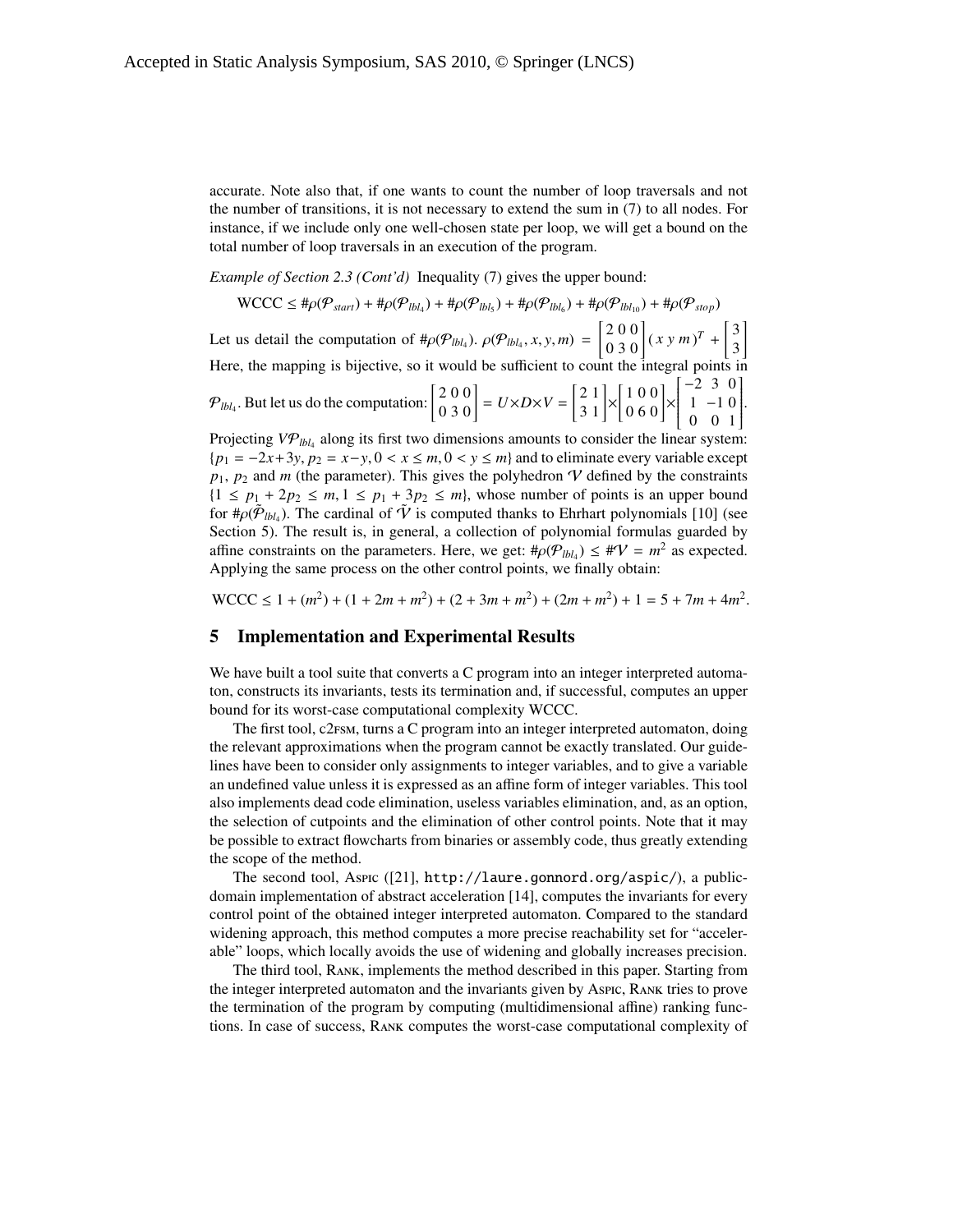the program. Also, in case of failure, RANK tries to exhibit a counterexample that causes non-termination. The linear programs involved in the termination part are solved thanks to the PIP tool (Parametric Integer Programming). The WCCC part requires counting the number of points into a  $\mathbb Z$ -polyhedron. This is done thanks to the Ehrhart polynomial part of the Polylib library (http://icps.u-strasbg.fr/polylib). The final result is a set of Ehrhart polynomials, guarded by affine predicates on program parameters.

On the web page http://www.ens-lyon.fr/LIP/COMPSYS/Tools/Ranking/, a table of experimental results can be found. Examples were collected from the extent literature, and notably from http://www.eecs.qmul.ac.uk/~aziem/esop.html. In all test cases we were able to prove termination, even for nondeterministic examples. Nested loops are correctly handled, and we find multi-dimensional rankings for them. WCCCs are returned by RANK as piecewise functions depending on the initial values of the variables: the table only provides the most general term of these expressions.

We were also able to prove the termination of some classical sorting algorithms. The rankings for these codes may seem of the wrong dimensions, but the additional dimensions have constant values and the orders of magnitude of the WCCC are still as expected, e.g.,  $O(N^2)$  for bubblesort. For heapsort, our algorithm finds an  $O(N^2)$ WCCC instead of the correct  $O(N \log_2 N)$ , see Section 4 for an explanation.

Our tools are completely autonomous within the stated limitations on input programs. The precision of the results is strongly dependent on the quality of the invariants and of the affine approximation of some (non affine) affectations in the C programs. This is not a surprise as stated by Theorem 1: the quality of our technique is to be understood with respect to the quality of invariants that are provided.

# 6 Related Work

Our work establishes connections with at least three different techniques. First, it brings to the field of program termination, techniques primarily designed for scheduling and optimizing  $\alpha$  loops, in the context of automatic parallelization [17]. The fundamental difference is that, for program termination, each problem dimension corresponds to an integer variable while, for automatic parallelization, it corresponds to a predefined loop counter. In this sense, it has also some similarities with the seminal work of Karp, Miller, and Winograd on systems of uniform recurrence equations [25]. Our algorithm to generate ranking functions is inspired by the algorithm of Feautrier [19] and its completeness [32] for scheduling affine loops. Counting techniques using Ehrhart polynomials are also standard for optimizing loops [11].

Second, it extends the ranking techniques previously proposed to prove the termination of programs. Using ranking functions to prove correctness was first proposed in [20]. Early approaches were semi-automatic: one had to guess ranking functions, and then prove their correctness using some form of Hoare logic. Attempts to automate this process started, first with one-dimensional linear rankings such as in [12, 28], then with multi-dimensional rankings such as in [13, 8], and propositions to build some forms of polynomial rankings followed [7, 15]. Unlike ours, the techniques of Podelski and Rybalchenko [28] and of Bradley, Manna, and Sipma [8] are designed for "single-path linear loops", i.e., programs abstracted by an automaton with a single node. [28] formulates the constraints to get a one-dimensional ranking if it exists using Farkas lemma,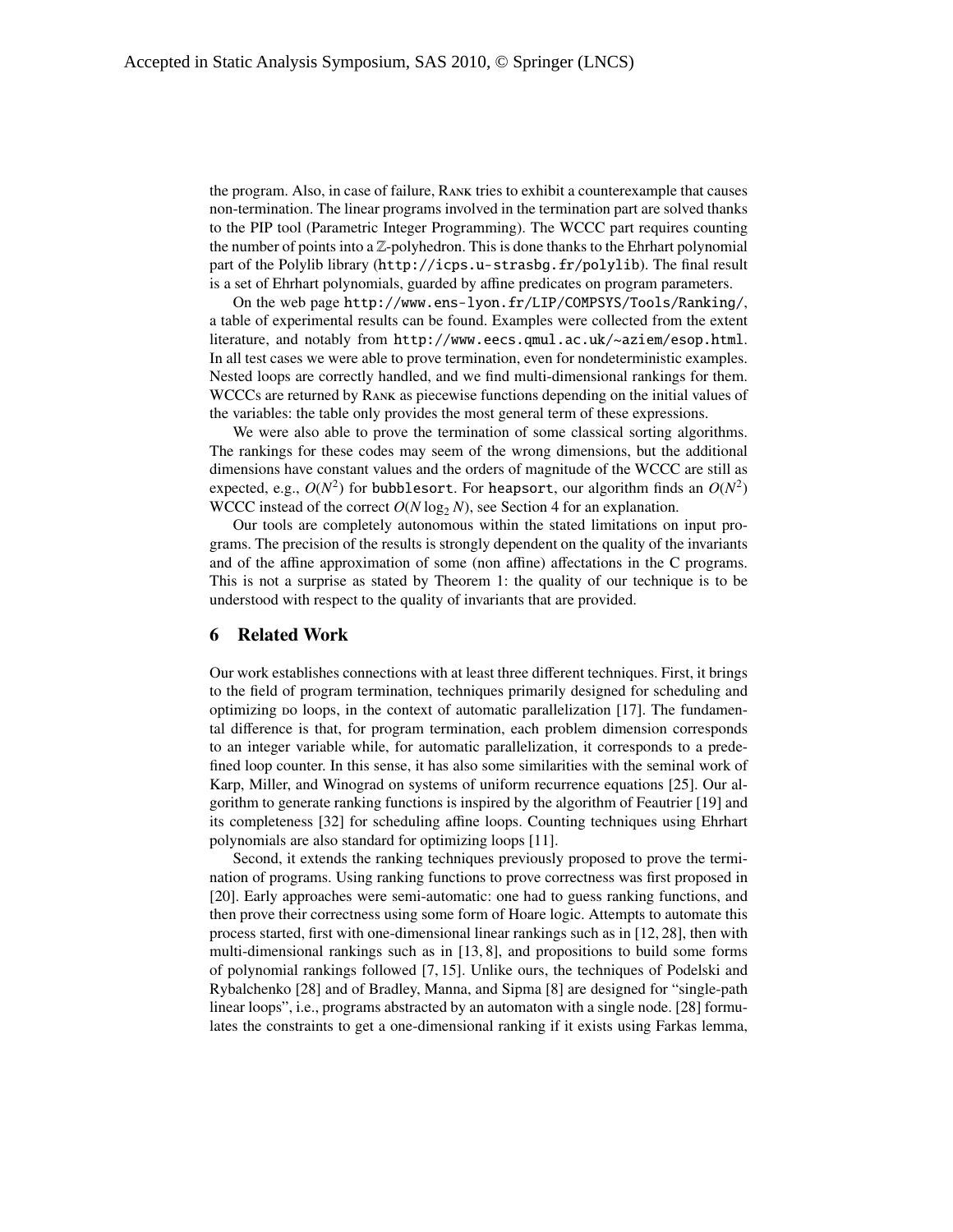while [8] gives a complete method to derive, for a single node, a multi-dimensional ranking. It also tries to compute the invariants and the ranking functions simultaneously. Unlike these two methods, the technique of Colón and Sipma [13] handle flowchart programs of arbitrary structure. As explained in Section 3.2, the rankings it can generate correspond to a subclass of affine rankings where all control points within the strongly connected component being considered have the same linear part. It is not complete for the class of general multi-dimensional affine ranking functions, as the examples of Section 3.2 demonstrate. Finally, none of these techniques has been designed or extended to compute upper bounds on the WCCC, i.e., the maximal length of an execution trace.

To summarize, we extend previous work on affine ranking functions in several directions. First, unlike [28, 8], we are not limited to one loop, i.e., our automaton can have an arbitrary number of vertices (as in reference [13]). As shown by the example of Section 2.3, this is mandatory to analyze complex loops, either nested loops, or multipath simple loops that have been transformed into an automaton with several vertices by path-sensitive analysis. Second, to decide at which dimension of the ranking function a transition decreases (it must be non-increasing for the previous components of the ranking), the algorithm has\_llrf in [8, Figure 2] is a potentially-exponential recursive exploration. Since the algorithm is also potentially exhaustive, there is no need to prove completeness. In contrast, as our algorithm is greedy, a completeness proof is needed, which is also an order of magnitude more general since we deal with the much larger space of all multi-dimensional affine ranking functions, not just one single lexicographic function. Third, unlike previous papers, we are able to prove that we get the smallest number of dimensions for each ranking function. In [7], the authors do notice that they may have as many dimensions as the number of transitions. As explained in Section 4, this dimension reduction is important for the computation of the WCCC.

In a different context, a large body of research followed the introduction of the size change termination (SCT) principle in [26]. The difference in the two approaches are first in semantics: the automaton represents a call graph instead of a control graph, and the variables may be summary information about data structures, like the length of a list or the size of a tree. More importantly, the relations between input and output variables of a transition are restricted to one of the two forms  $x' < y$  and  $x' \le y$ . Attempts to relay this restriction can be found in [3–5]. Once a set of size change relations has been relax this restriction can be found in [3–5]. Once a set of size change relations has been found, termination follows if one can combine them in such a way that one variable at least is guaranteed to decrease. Such a combination can be interpreted as a ranking function, albeit of a shape fairly different from ours. Algorithms are provided to derive rankings, with a high complexity (at least in theory) due to their combinatorial nature.

Another trend of research has been started in [29] and pursued in [9]. Here, one uses several (local) ranking relations, all of them well founded, the intuition being that each relation proves termination of a part of the program. A consistency condition is necessary: the transitive closure of the transition relation of the program must be included in the union of all local ranking relations. The problem is how to find the local rankings, and how to prove the consistency condition. It may be that we can help at least for the first problem: apply our algorithm to cleverly chosen subsets of the automaton states, as for example strongly connected components or loops. However, as pointed out in [24], how to use local rankings (instead of global ones) for WCCC computations is not clear.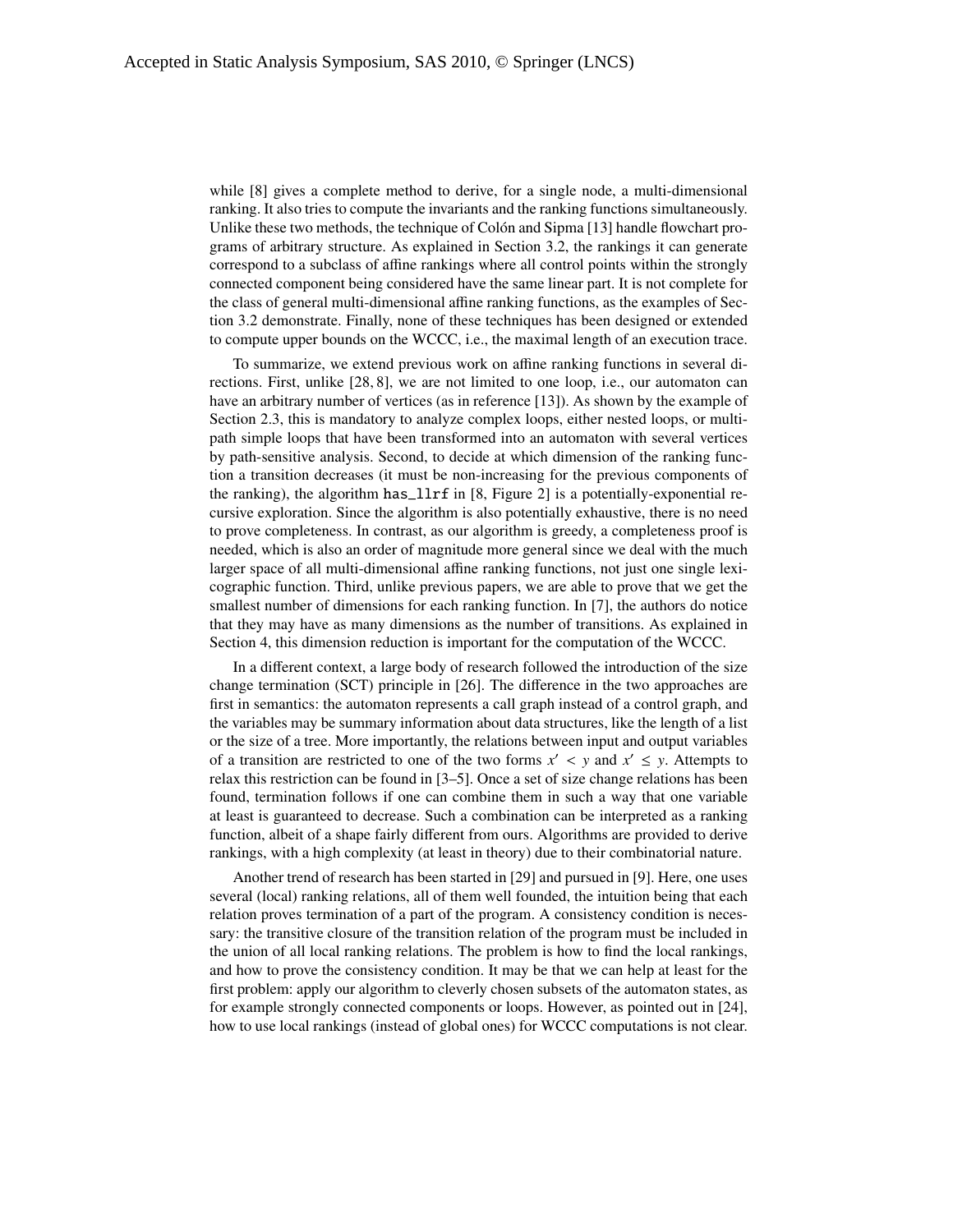The third and last connection with previous work is related to the WCCC computation. The method of Gulwani et al. [24, 23] for proving termination and bounding the complexity consists in creating counters – new variables which are incremented when traversing some transitions – and asking an invariant generator for bounds on the counter values. An elaborate system is proposed for selecting the transitions to be counted, which necessitates repeated calls to the invariant generator. Our method is related to this work in the following way. After a first round of computation of ranking functions, let us create a new counter which is reset to zero at the beginning of the program and incremented at each transition satisfied by the first component of our ranking (transitions *t* for which the variable  $\varepsilon_t$  of Section 3.1 is equal to 1). By construction, at each control point, the sum of the counter value and the affine expression given by the ranking is non-increasing, which provides an affine bound for this counter. We can continue in this way as the construction of ranking functions progresses and transitions are removed, making sure that new counters are reset to zero at the entry to each program fragment (i.e., on incoming transitions that were previously satisfied). If and when all edges are satisfied, we have found a system of counters which meets the constraints of Gulwani et al. Hence, our approach can be seen as a replacement for the counter placement algorithm of [24]. Both techniques rely on abstract interpretation to build initial invariants. Our technique is then guaranteed to find an adequate placement of counters if one exists, given these initial invariants, while the approach of Gulwani et al. is dependent on the unavoidable approximations made in abstract interpretation to build new invariants including the counters. Which method is best from the point of view of practical complexity is difficult to ascertain, since we avoid calling the invariant generator many times, but at the price of having to solve much larger linear programming problems. However, we point out that, in [24], counters are placed only on particular transitions selected *a priori*, typically the back edges of the control-flow graph. But, in the example of Section 2.3, both back edges (the self-loop on *lbl*<sub>6</sub> and the transition from  $lbl_{10}$  to  $lbl_4$ ) are traversed a quadratic number of times, so there is no transition to place a linearly-bounded counter and the algorithm of [24] would fail. As our ranking function shows, the "outer" counter should be placed either on the transition from *lbl*<sub>5</sub> to *lbl*<sub>6</sub> or on the transition from *lbl*<sub>6</sub> to *lbl*<sub>10</sub>. Or the graph must be transformed as proposed in [23], but with a risk of complexity increase. We believe that our work bridges the gap between techniques based on the placement of counters and the use of abstract interpretation to bound them, and techniques based on *global* ranking functions to derive complexity bounds.

# 7 Conclusion

#### 7.1 Contributions

The first main contribution of this paper is the design of an algorithm for the construction of multi-dimensional affine ranking functions, which, in contrast to the combinatorial algorithm of [7], is greedy but nevertheless complete (with respect to the invariants found and the class of ranking functions considered) and optimal in the dimension of the ranking function. The algorithm makes no assumption on the shape of the source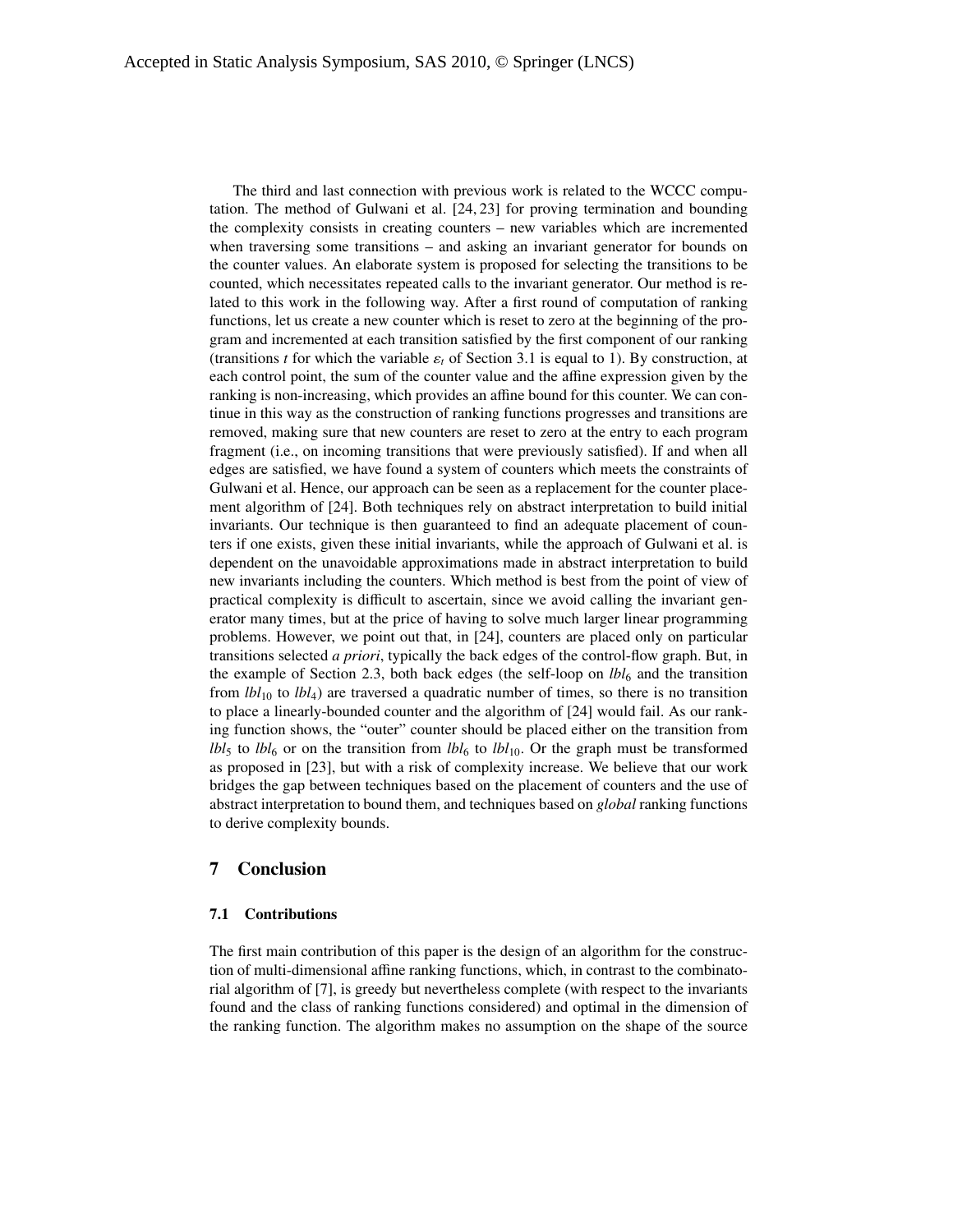program, and can handle, with proper preprocessing (i.e., after the program is approximated to fit into the affine interpreted automaton model), multiple loops of arbitrary nesting patterns, premature termination and gotos, nondeterministic choices and values, exceptions, and affine guards of arbitrary structure. We also point out that, in case of failure, our algorithm may exhibit a certificate of non termination in the form of an execution trace which may not terminate. The computation of the worst-case computational complexity (WCCC) is delegated to a very comprehensive stand-alone algorithm. This means that no arbitrary restrictions about the shape of loops and tests are necessary. We can directly rely on existing methods and tools for counting integer points within Z-polyhedra and images of Z-polyhedra by affine functions.

More generally, our work establishes a strong link with computation models, theoretical results, and tools developed by the community of automatic parallelization and high-performance computing, which seem to be not so used (or partly re-discovered) in the context of program termination. We believe that this connection can lead to further fruitful advances in the solution of problems faced by both communities.

#### 7.2 Future Work

There is nevertheless room for many improvements. The preprocessor we use for converting a program into an interpreted automaton is somewhat brute force: any construct that is not affine in integer variables is replaced by the bottom value, which is absorbing  $(\perp \oplus x = \perp$  for most operators), and which prints as true in a guard and as a question mark in an action. This can be improved by noticing that some operations, like modulo and integer division, can be linearized by the introduction of fresh variables, or that a bottom value may be constrained: for instance, a square is always non-negative. Also, variables with a finite domain, like Booleans and enums, can be used to refine the states. This may result in a large increase in the size of the automaton but has the direct benefit of extending the class of ranking functions considered, as these do not need to be affine anymore for such "unrolled" variables. Making sure that domains of integer variables are "fat" (to use the terminology of  $[16]$ ) increases the chance that an affine ranking exists and improves the quality of the WCCC produced.

There is always room for improving an invariant constructor like Aspic. One may for instance improve the acceleration algorithms and loops treatment, or use additional abstract interpretation frameworks, like the congruences and lattices of [22]. It may also be interesting to construct the invariants *on demand*, both to improve the accuracy and to reduce the overhead of the method.

Last but not least, the power of the ranking algorithm can be increased in many ways. For instance, imposing that ranking functions are nonnegative everywhere (see Inequality (2)) is too strong a constraint. It is enough to impose it at a set of cut points. If the automaton graph becomes acyclic when these cut points are removed, then termination is still guaranteed, notwithstanding the relaxed nonnegativity constraint. In a way, eliminating all states but cutpoints before computing a ranking (path coalescing) is equivalent to relaxing the positivity constraint, but it is obtained at the cost of a potential increase in the number of transitions: if the eliminated state has *n* ingoing and *m* outgoing transitions, its elimination will generate up to  $n \times m$  transitions. We still need to explore this trade-off and analyze its consequences on the WCCC computations.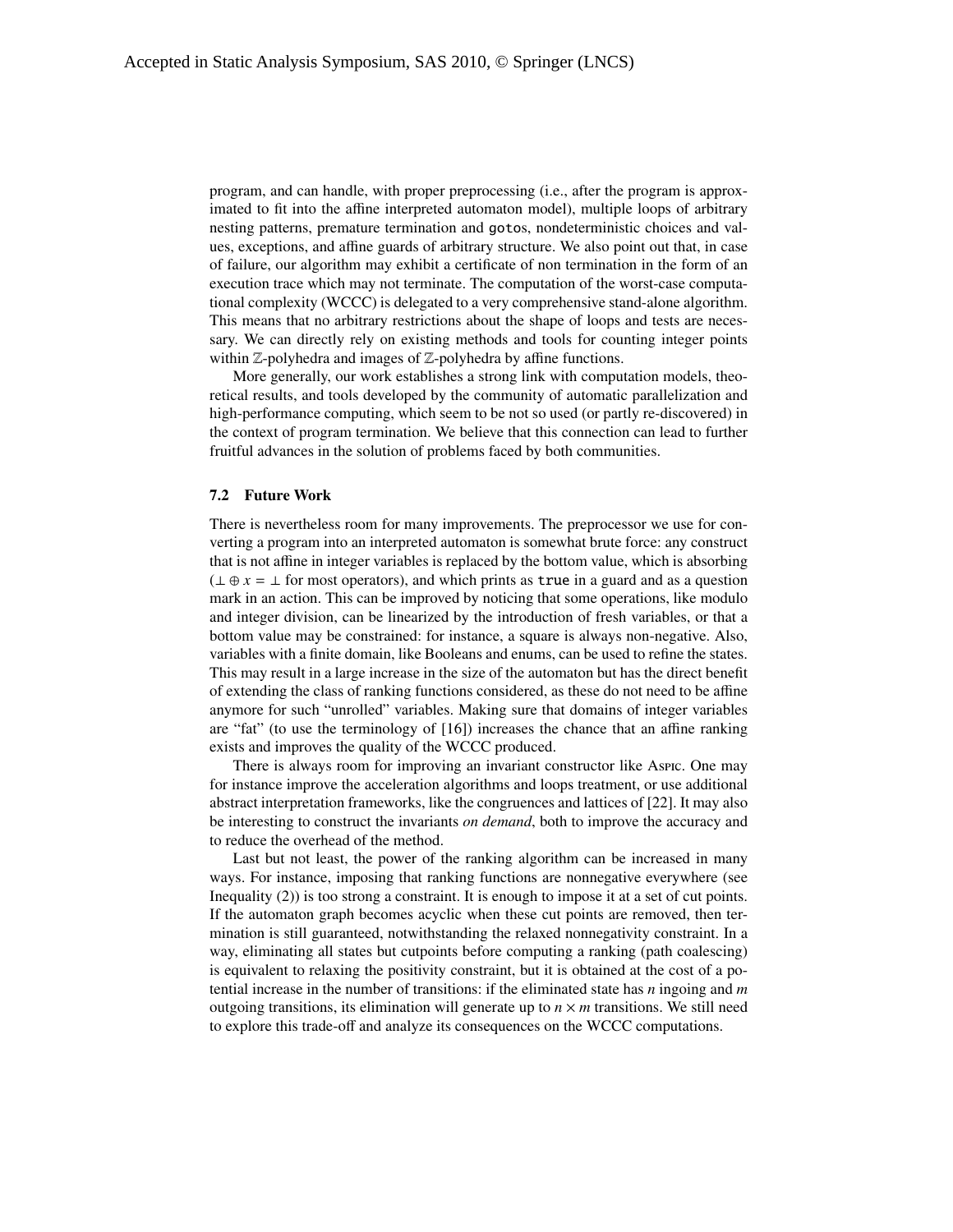Research on the SCT paradigm has shown that ranking functions of a more complex shape, like piecewise affine functions, are necessary in some cases. In our framework, this means splitting the invariant of some state(s) by an affine constraint. How to choose the states to split and the splitting predicate is left for future research.

A point we have not investigated is the termination of distributed programs. Our algorithm fails when termination depends on a fairness hypothesis.

# References

- 1. Alias, C., Darte, A., Feautrier, P., Gonnord, L.: Bounding the computational complexity of flowchart programs with multi-dimensional rankings. Research Report 7235, INRIA (March 2010)
- 2. Alias, C., Darte, A., Feautrier, P., Gonnord, L., Quinson, C.: Program termination and worsttime complexity with multi-dimensional affine ranking functions. Research Report 7037, INRIA (November 2009)
- 3. Anderson, H., Khoo, S.C.: Affine-based size-change termination. In: Ohori, A. (ed.) 1st Asian Symposium on Programming Languages and Systems (APLAS'03). Lecture Notes in Computer Science, vol. 2895, pp. 122–140. Springer Verlag, Beijing (2003)
- 4. Ben-Amram, A.M.: Size-change termination with difference constraints. ACM Transactions on Programming Languages and Systems (TOPLAS) 30(3), 1–31 (2008)
- 5. Ben-Amram, A.M.: Size change termination, monotonicity constraints, and ranking functions. In: Bouajjani, A., Maler, O. (eds.) 21st International Conference on Computer Aided Verification (CAV). LNCS, vol. 5643, pp. 109–123. Springer (2009)
- 6. Blass, A., Gurevich, Y.: Inadequacy of computable loop invariants. ACM Transactions on Computational Logic (TOCL) 2(1), 1–11 (2001)
- 7. Bradley, A.A., Manna, Z., Sipma, H.B.: The polyranking principle. In: 32nd International Colloquium on Automata, Languages and Programming (ICALP). Lecture Notes in Computer Science, vol. 3580, pp. 1349–1361. Springer Verlag (Jul 2005)
- 8. Bradley, A.R., Manna, Z., Sipma, H.B.: Linear ranking with reachability. In: Etessami, K., Rajamani, S.K. (eds.) 17th International Conference on Computer Aided Verification (CAV). Lecture Notes in Computer Science, vol. 3576, pp. 491–504. Springer Verlag (Jul 2005)
- 9. Chawdhary, A., Cook, B., Gulwani, S., Sagiv, M., Yang, H.: Ranking abstractions. In: 17th European Symposium on Programming (ESOP'08). Lecture Notes in Computer Science, vol. 4960, pp. 81–92. Springer Verlag, Budapest (Apr 2008)
- 10. Clauss, P.: Counting solutions to linear and nonlinear constraints through Ehrhart polynomials: Applications to analyze and transform scientific programs. In: International Conference on Supercomputing (ICS'96). pp. 278–285. ACM (1996)
- 11. Clauss, P.: Handling memory cache policy with integer points counting. In: Parallel Processing, 3rd International Euro-Par Conference. Lecture Notes in Computer Science, vol. 1300, pp. 285–293. Springer Verlag, Passau (Aug 1997)
- 12. Colón, M., Sipma, H.: Synthesis of linear ranking functions. In: 7th International Conference on Tools and Algorithms for the Construction and Analysis of Systems (TACAS'01). Lecture Notes in Computer Science, vol. 2031, pp. 67–81. Springer Verlag (2001)
- 13. Colón, M.A., Sipma, H.B.: Practical methods for proving program termination. In: 14th International Conference on Computer Aided Verification (CAV). Lecture Notes in Computer Science, vol. 2404, pp. 442–454. Springer Verlag (Jan 2002)
- 14. Cousot, P., Halbwachs, N.: Automatic discovery of linear restraints among variables of a program. In: 5th ACM Symposium on Principles of Programming Languages (POPL'78). pp. 84–96. Tucson (Jan 1978)